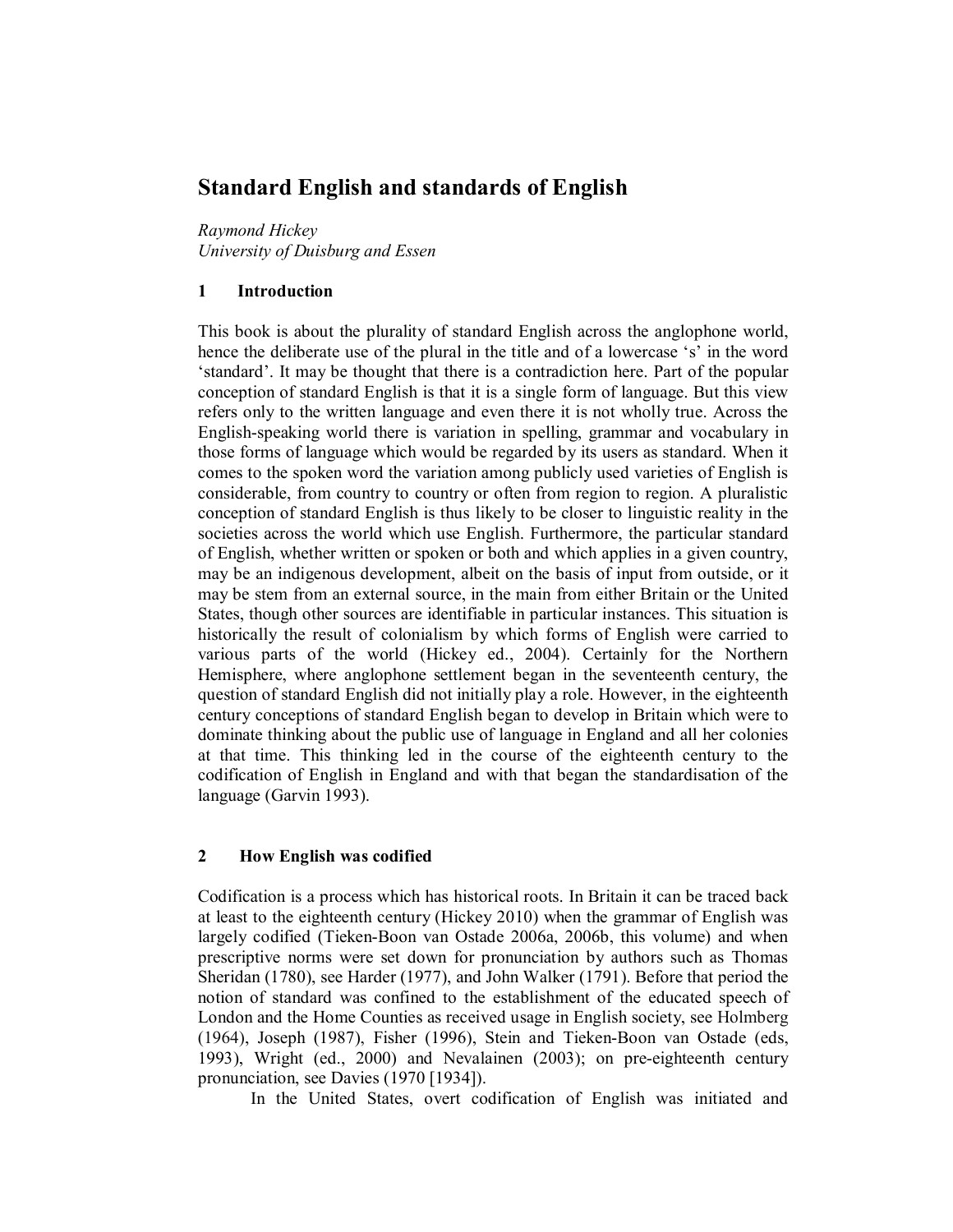#### 2 *Table of Contents*

undertaken on a lexical and orthographical level by Noah Webster (1789, 1828). In Britain the foundation for modern lexicographical work was laid by Samuel Johnson (1747, 1755). The nineteenth and the beginning of the twentieth centuries then saw the planning and compilation of the monumental *Oxford English Dictionary*. In recent years there has been an increase in research into the lexical codification of English, notably by Mugglestone (2003) and Brewer (2007).

The grammar of American English, in deliberate contrast to that of British English, has also been the object of research, most recently by Algeo (2006). The historical development of American English, specifically its gradual divergence from British English in its genesis as an overseas variety of English is treated in Schneider (2003a, 2007: 251-308).

### 2.1 The question of 'standard' in previous centuries

When looking at the recent history of English it is important to distinguish between the notion of 'standard' and the actual term 'standard'. The earliest reference to 'southern or standard English' in the *Oxford English Dictionary* dates from 1836. However, the notion of 'standard' existed before that and is essentially an eighteenth-century development. It is true that there was a fifteenth-century Chancery Standard (Fisher 1996: 36-64) but this was a register-specific variety of written English used for court and legal documents and should not be interpreted in the modern sense of standard which is a variety propagated by education, codified in books and favoured by non-regional speakers in a society.

Standard English, in the codified sense, is a development of the eighteenth century (Hickey 2010). There are many reasons why it should have arisen then. First it should be noted that there were precursors to the eighteenth-century notion of standard. John Hart (d. 1574) in *An Orthographie of English* (1569) offered a reformed spelling of English so that 'the rude countrie Englishman' can speak the language 'as the best sort use to speak it'. George Puttenham (d. 1590) in *The Arte of English poesie* commented that 'After a speach is fully fashioned to the common vnderstanding,  $\&$  accepted by consent of a whole countrey  $\&$  nation, it is called a language'. He then stated that in his view the prime form of this language was 'the vsuall speach of the Court and that of London and the shires lying about London within lx. myles and not much aboue'. Such comments show that, already by the end of the sixteenth century, the conception was prevalent that English was the language of the entire country of England and that its lead variety derived from the language of the established classes in the capital. About a century later, Christopher Cooper in his *Grammatica Linguae Anglicanae* (1685) stated that he regarded London speech as 'the best dialect', the 'most pure and correct'. These comments are significant as they firmly acknowledge the prestigious status of English in the capital. However, Cooper does not show the later judgmental dismissal of varieties outside of London and appears to have been tolerant of variation, consider his remark that 'Everyone pronounceth them (words) as himself pleases'.

Because of the lack of a codified standard before the eighteenth century it would appear more pertinent to talk of careful, formal usage in documents which would be later classified as written in standard English, e.g. scientific or religious texts (Claridge and Kytö 2010). However, many of the features of these formal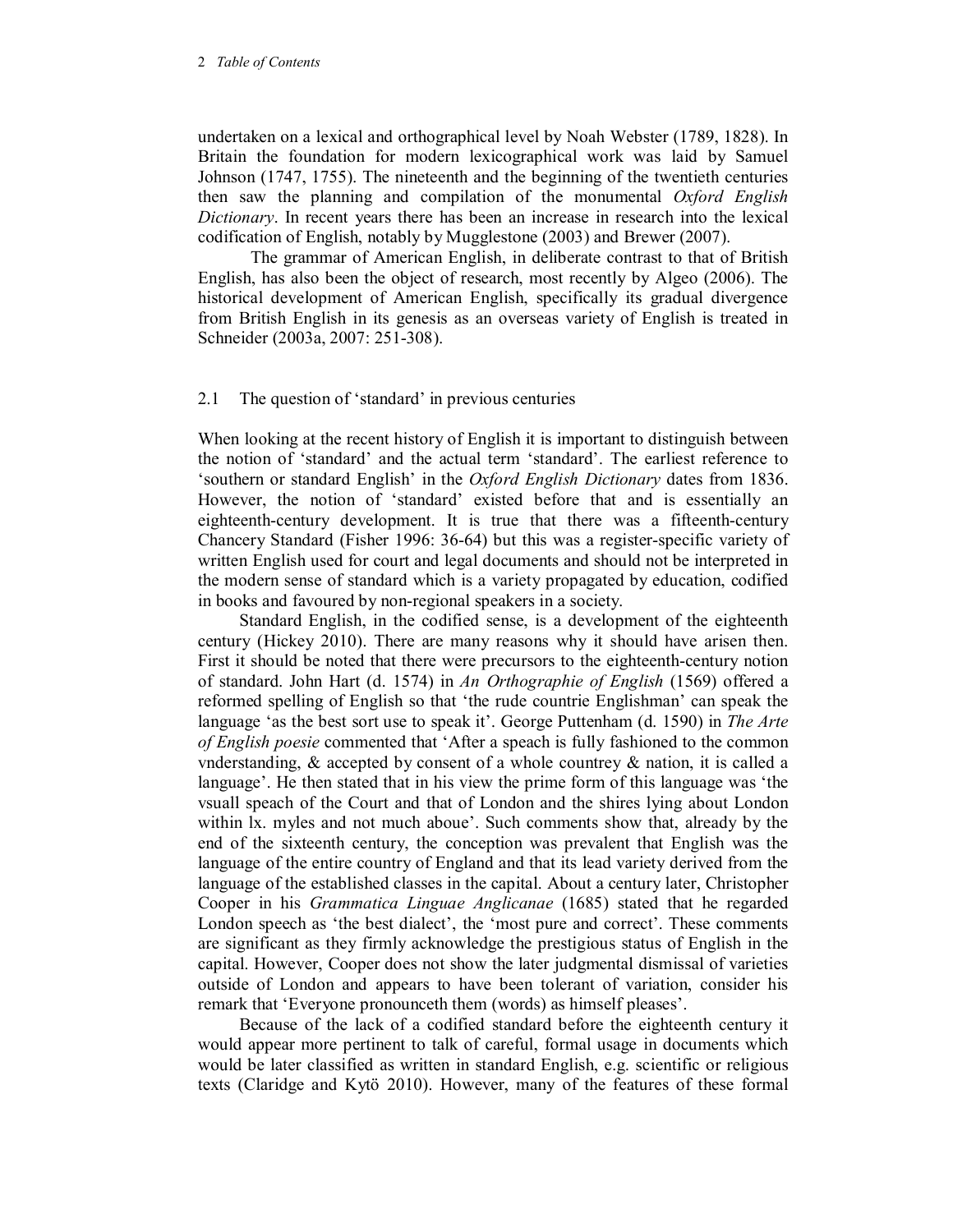written texts had disappeared by the eighteenth century at the latest. For instance, Claridge and Kytö (2010: 30-32) show that the oblique third person plural pronoun *them* was found as a demonstrative in relatively formal usage of the early modern period but later does not occur in textual records of this kind.

Is it then true to maintain that demonstrative *them* was once standard English but is now no longer so? Perhaps it might be more appropriate to say that certain features of earlier formal usage were not adopted into the codified standard of British English which emerged during the eighteenth century (see below) and which was shaped by the strictures of normative grammars which were published at that time. It may of course be the case that prescriptive usage of the general educated public – and not primarily of the grammarians – led to the demise of structures such as demonstrative *them*.

### 2.2 Deciding what belongs to the standard

Rational arguments for what elements of early modern usage should have been adopted into the standard are not generally available, in fact the opposite is the case. The arbitrariness of what was to become standard usage can be easily recognised, consider verbs in modern English. The majority of these are regular and show the suffix *-ed* in the past, e.g. *laugh, laughed*. But irregular verbs in English can display up to three distinct forms for the present, preterite and past participle respectively, though many have just two and others only one.

#### (1) a. *Verb forms in modern standard English*

|                 | 3 forms | 2 forms | 1 form |
|-----------------|---------|---------|--------|
| present         | blow    | bring   | cast   |
| preterite       | blew    | brought | cast   |
| past participle | blown   | brought | cast   |

#### b. *Verb forms in vernacular varieties of English*

|                 | 3 forms | 2 forms | 3 forms | 2 forms |
|-----------------|---------|---------|---------|---------|
| present         | see     | see     | do      | do      |
| preterite       | saw     | seen    | did     | done    |
| past participle | seen    | seen    | done    | done    |

Today, the non-standardness of the two-form versions of the above verbs results from the syncretism of preterite and past-participle. But as the examples in (1a) show, this is accepted usage for a variety of other verbs. What may well have happened is that *seen* and *done* as preterites became associated with vernacular speech and were quite salient, given their high frequency in English. Hence they came to be excluded from formal usage and did not enter the later standard.

The widespread occurrence of two-form versions of *see* and *do* is attested by their presence in virtually all vernacular varieties of English, both in Britain and overseas. This would imply that these features have been present in colloquial forms of English for centuries but were excluded from formal usage in the eighteenth century. However, their existence on a vernacular level would explain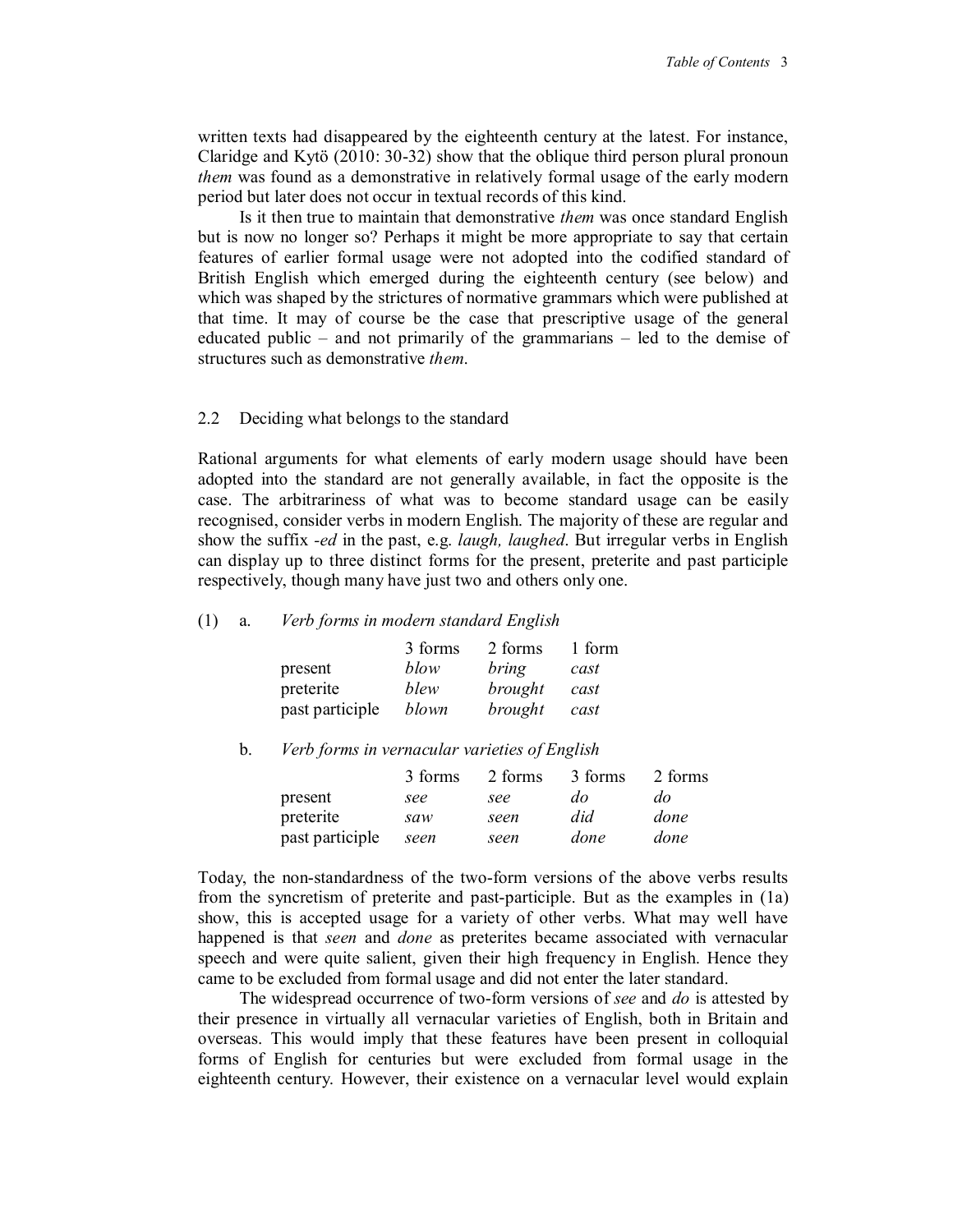why they have continued in non-standard varieties of English throughout the anglophone world.

## 2.3 Disputed grammatical features

When it comes to grammar one cannot find quiet the same tenor of condemnation which characterises the authors on English pronunciation. It is true that of all eighteenth-century grammarians, Robert Lowth (1710-1787) has the greatest reputation for prescriptivism in the popular and all-too-often in the academic imagination as well. His *Short Introduction to English Grammar* (1762), rightfully or wrongfully (Tieken-Boon van Ostade 2010a, 2011), became an icon of prescriptivism from the time of its publication. But as Ingrid Tieken-Boon van Ostade has shown this view of Lowth is two-dimensional and a more nuanced view is called for (Tieken-Boon van Ostade 2010a, 2011).

Notwithstanding the historical accuracy of later views of Lowth, prescriptivism clearly has had a grip on English grammar since the eighteenth century. There are many prohibitions which can be traced to this time such as the following.

(i) Double negation  *They don't want no support.* (ii) Preposition stranding

 *Something I am delighted about.*

(iii) Split infinitives  *He advised them to seriously consider the matter.*

The second and third of the above features have had a precarious existence down to the present-day. Preposition stranding (Yáñez-Bouza 2008a, 2008b) is more or less the rule today though it can still be avoided in formal styles as can split infinitives. Double negation disappeared entirely from standard English in the nineteenth century and is now seen as a purely dialectal feature. The relegation to nonstandard English is a fate which many grammatical features experienced. For instance, double comparatives are no longer found in standard English (Gonzalez-Diaz 2008) though they are amply attested dialectally.

Change among grammatical constructions continued throughout the eighteenth and nineteenth centuries. In particular structures involving non-finite verb forms (Molencki 2003) and sentential complements (Fanego 2010) underwent subtle shifts in the past two centuries, but were not the object of prescriptive comment in the eighteenth century.

# 2.4 The sociolinguistics of the standard

The crystallisation of 'standard English' as a concept in the eighteenth century had at least an intellectual and a social dimension. On an intellectual level one finds authors during the Augustan Age – the early eighteenth century comprising the reigns of Queen Anne (1702-1714) and King George I (1714-1727) – who showed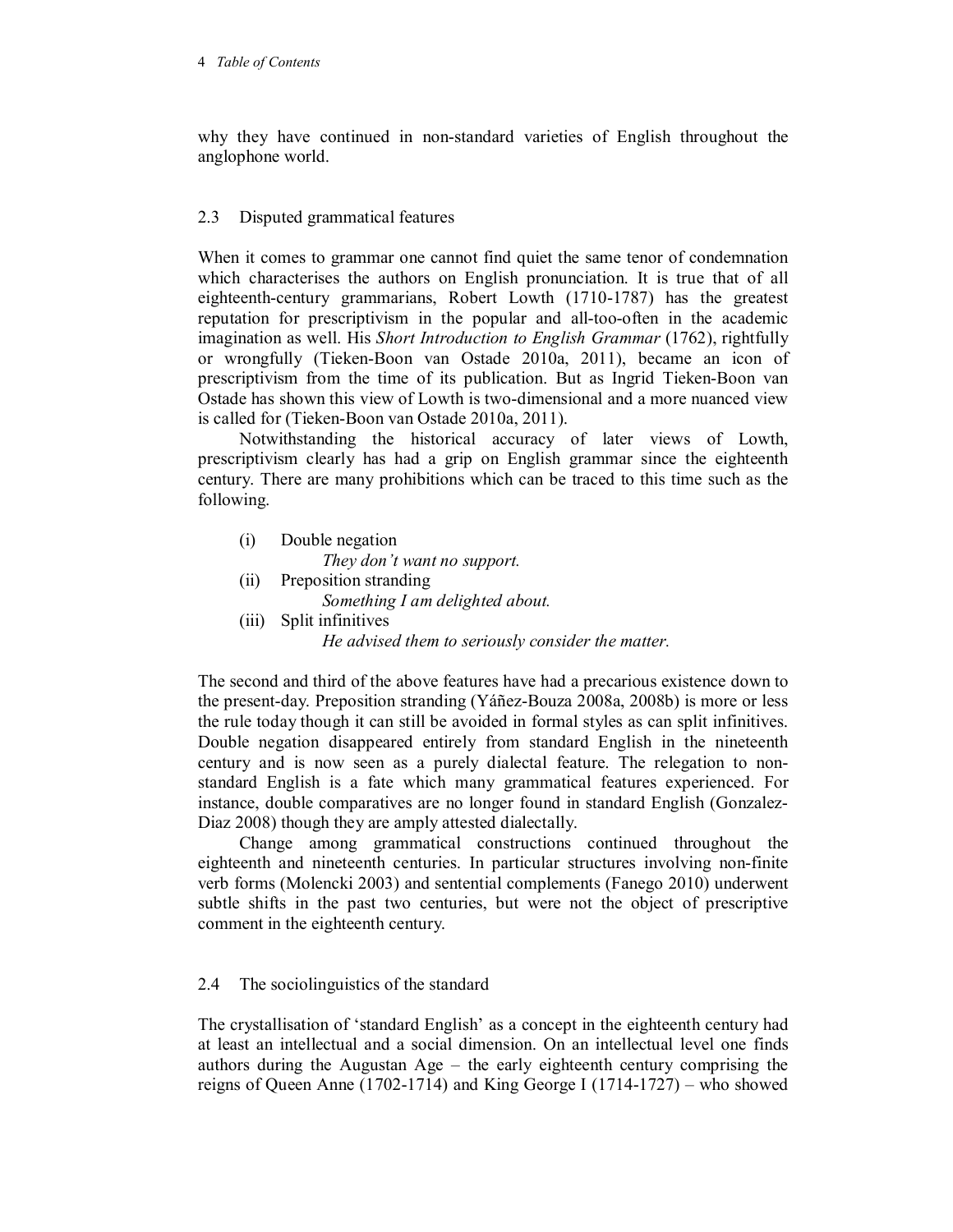a distinct concern with 'fixing' the English language. Linguistically conservative writers, most notably Jonathan Swift (1667-1745), were keen to stem change in English and appealed to language use in the past. The notion of 'fixing' English represents a key aspect of the emerging standard, though one which does not correspond to reality, namely immutability. Later in the eighteenth century reconciling recommendations for the supposedly unchanging standard with the recognition that this in itself displayed variation was a difficulty for writers like Thomas Sheridan (1719-1788) and John Walker (1732-1807). Apart from literary authors, there were others for whom the 'fixing' of English was a practical concern. The eighteenth century is a period in which a large number of grammars appeared, mostly for practical purposes, i.e. for use in education, often private education. It was also the period in which women wrote many such works (Tieken-Boon van Ostade 2010b; Percy 2010) and these grammars do not concern themselves with variation but with imparting knowledge about a unified form of language.

The social dimension to eighteenth-century notions of standard English concerns attitudes to language use and the increasing concern of an incipient middle-class (then termed the 'middling orders', Rogers 2002) with the linguistic expression of their social status. This dimension is most clearly visible in the works on pronunciation from this time. As phonology is the aspect of people's speech which is most readily accessible for social assessment it was a particular concern with writers of the time. The practice of elocution acquired a new meaning, not just the art of successful public speaking and oratory, but the technique of speaking with a non-regional, quasi-standard accent (Smart 1842). A significant market for works on this topic arose in the mid-eighteenth century and authors like Thomas Sheridan were responsible for both stimulating this market, by generating linguistic insecurity, and then supplying the market with works with which to alleviate this very insecurity (Hickey 2010).

These eighteenth-century developments are central to the judgmental attitudes towards non-standard speech which arose then and which fed directly into the nineteenth-century Victorian condemnation of regional and local accents. In the words of Norman Fairclough:

'Standard English was regarded as *correct* English, and other social dialects were stigmatised not only in terms of correctness but also in terms which indirectly reflected on the lifestyles, morality and so forth of their speakers, the emergent working class of capitalised society: they were *vulgar, slovenly, low, barbarous*, and so forth.' (Fairclough 2001: 48, emphasis in original)

A change had also taken place in both fictional and non-fictional literature. While pre-eighteenth century references to and examples of regional and local accents in literature served an illustrative purpose, as of the eighteenth century there was a clear message that these were socially unacceptable to the established classes of English society. The opprobrium attached to non-standard accents was initially felt by those outside England, first and foremost the Irish, but also the Scots, and to a much lesser extent the Americans (Cooley 1992). However, it was quickly extended to the regions of England outside the Home Counties, the north, the southwest, etc.

Indeed the standard became more and more characterised by its non-regional character. The divorcing of preferred public usage from regionality and local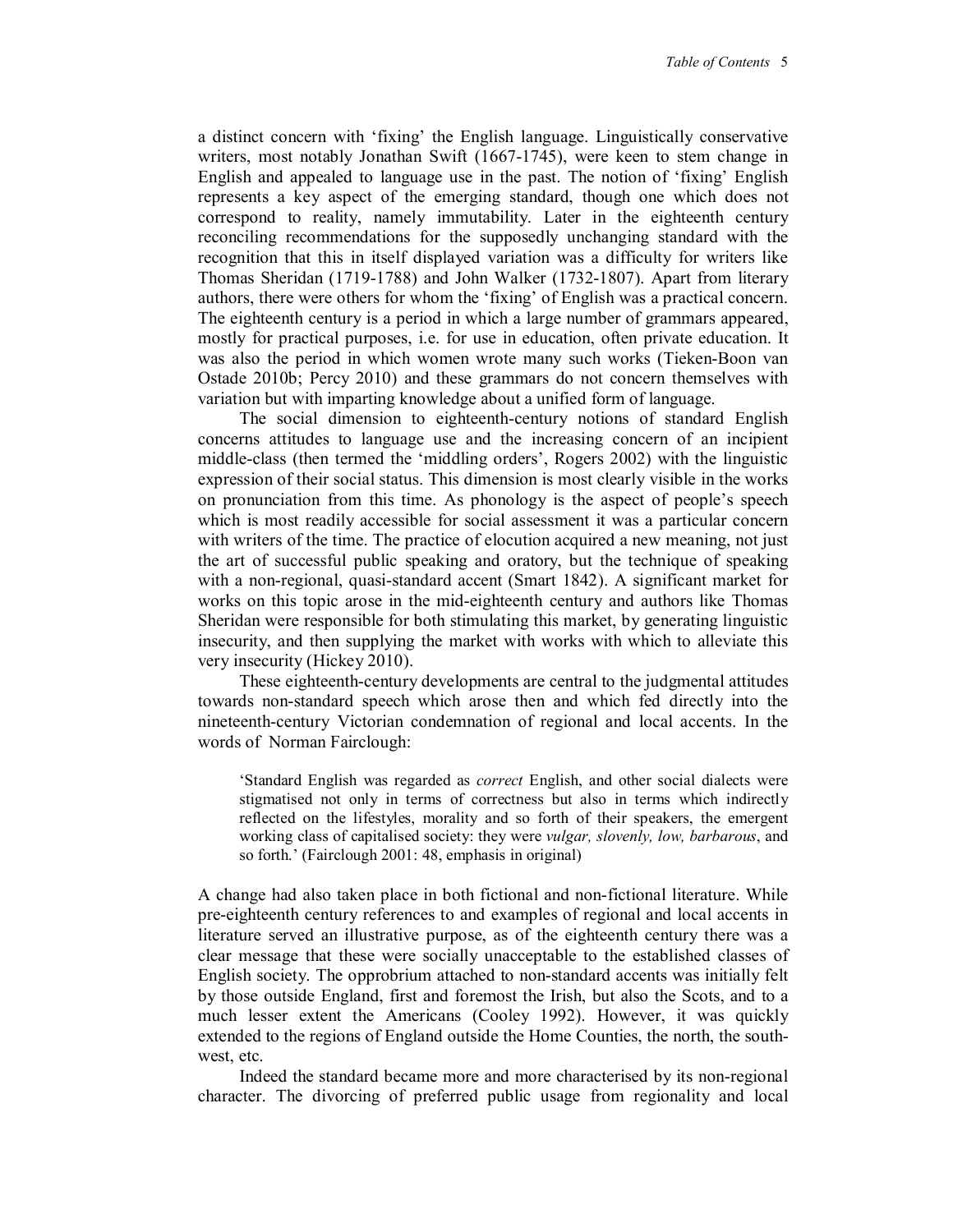identity meant that the emerging standard was an essentially non-regional form of English. Hence favouring this incipient standard in public, educated usage meant that the regional accents were condemned accordingly: 'a strong provincial accent ... destroys all idea of elegance' (Roscoe in Mugglestone 2003: 43). This notion was prevalent throughout the nineteenth century and was stated in no uncertain terms, consider the following quotation: 'It is the business of educated people to speak so that no-one may be able to tell in what county their childhood was passed' (Burrell 1891: 24).

In fact the more the standard became an instrument of social inclusion or exclusion the more it lost its geographical basis in the south-east. By the early nineteenth century the standard was being defined as a form of speech which is characterised by the lack of just this regional basis. Consider the remarks of Benjamin Smart in *Walker Remodelled* (1836) 'The common standard dialect is that in which all marks of a particular place and residence are lost, and nothing appears to indicate any other habit of intercourse than with the well-bred and wellinformed, wherever they be found'. Even clearer is the programmatic nature of works such as Smart's *A Practical Grammar of English Pronunciation* (1810) which has a long subtitle beginning 'on plain and recognized principles, calculated to assist in removing every objectionable peculiarity of utterance arising from either foreign, provincial, or vulgar habits, or from a defective use of the organs of speech'. The goal here is not far from what contemporary sociolinguists regard a 'standard' to be: 'an idea in the mind rather than a reality – a set of abstract norms to which actual usage will conform to a greater or lesser extent' (Milroy and Milroy 1999: 23).

With this notion of standard also came the idea of its inherent value. The standard was 'good' and all forms of non-standard speech were 'bad'. From then onwards remarks on standard and non-standard use of language became evaluative as many sociolinguists have remarked, e.g. 'The belief in the existence of some "inherently good" variety of their language is one of the most deeply held tenets of public ideology in most Western countries. Yet a cursory inspection of the facts will reveal that these standard varieties are nothing more than the social dialect of the dominant class' (Guy 2011: 162).

### 2.5 What was previously 'non-standard'

Given that the term 'standard' with reference to English is a label which does not appear until the nineteenth century, is it permissible to speak of 'non-standard' before this time? This would appear justified because authors writing on matters of language and concerned with condemning usage which they saw as socially unacceptable use labels such as 'vulgar, ignorant, inaccurate, barbarous, uneducated, shameful, disgraceful' (see discussion in Hickey 2010). The forms of English which prescriptivists such as Thomas Sheridan and John Walker criticised are what would be termed 'non-standard' today. The concept of 'non-standard' usage already existed in the eighteenth century, even though this precise label was not employed.

Usage which was censured in previous centuries was usually connected with choices which speakers could make. Where variants were available more than one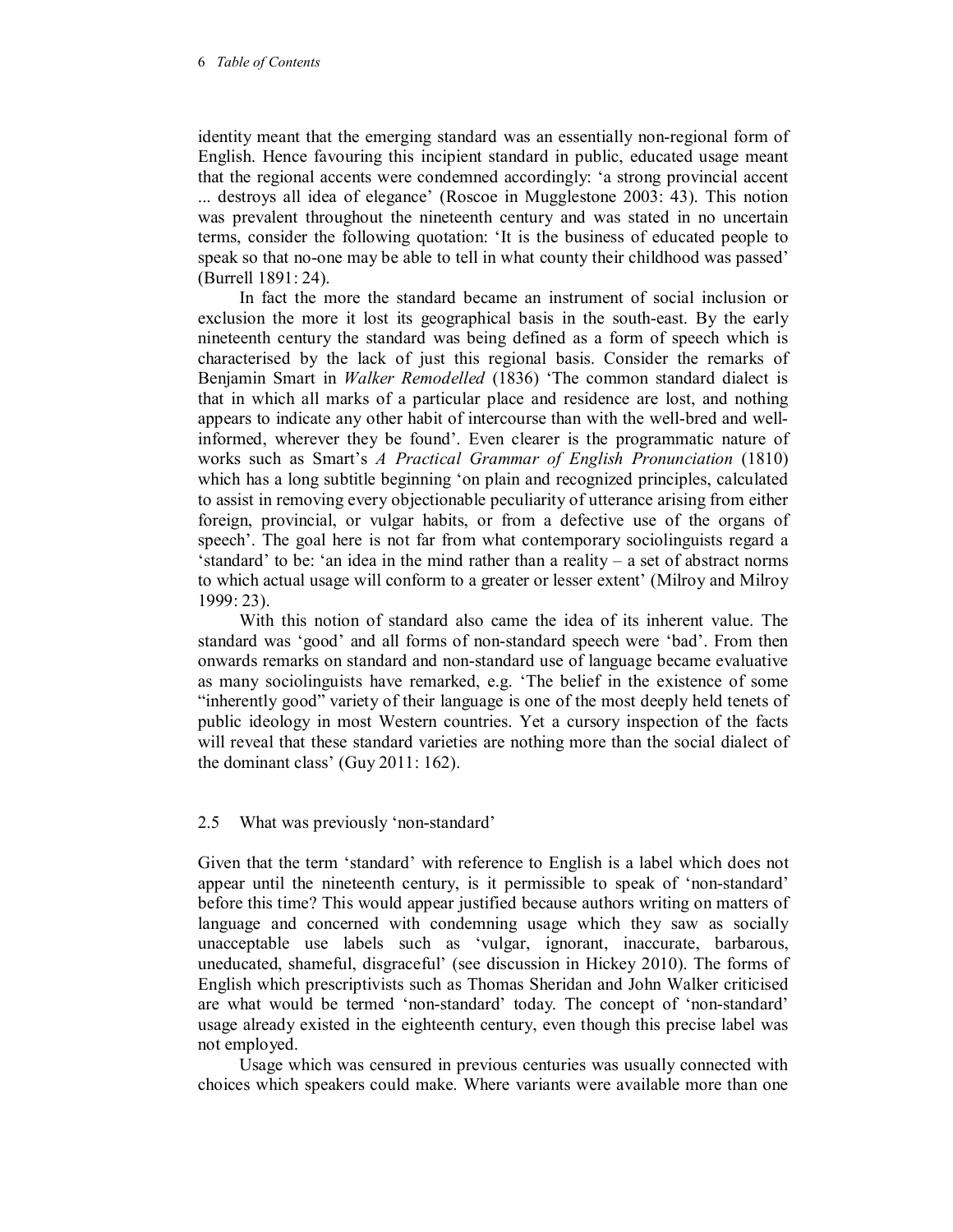possibility existed for a pronunciation, word or syntactic structure. Of the existing variants one was generally regarded as preferred in public, educated usage and the other or others were stigmatised as what would now be called 'non-standard'. The only real exception to this were cases of archaic language where prescriptive authors, such as John Walker, simply recommended that more modern words be used (Hickey 2010).

### 2.6 The yardstick for preferred usage

The decisions on what variants of a variable were to be preferred were not always conscious and rarely rational, though authors such as John Walker did attempt, when making recommendations, to apply the notion of 'analogy', i.e. regularity and symmetry among similar forms and in paradigms. Well into the eighteenth century, a common yardstick of good usage was the language of 'our best authors'. The works of writers from the Augustan period (see above) were regarded as embodying the English language in an elevated form, e.g. Jonathan Swift's writings which were much admired by Robert Lowth.

The implicit notion of standard in the early eighteenth century involved the idea of a 'national' variety of English. This idea of 'national' appears already in the early eighteenth century: Richard Johnson talked of his *Grammatical Commentaries* (1706) as 'being an Apparatus to a new National Grammar'. What is being referred to here is a work which would unify usage throughout the regions of Britain and Ireland. This notion was taken up repeatedly by authors in the eighteenth century, especially those concerned with educational matters, see Thomas Sheridan's *British Education* (1756). This view of a standard as a national variety led later to the empowerment of standard English as the language of government and state and hence superior in status to all other varieties with which it might be contrasted (McColl Millar 2005). There is a curious paradox here: the 'national' variety was promoted as a form of English for the whole nation, but in essence it corresponded to the speech of a small and privileged section of the population.

However, within England certain types of record did not participate in the increasingly depersonalised and factual nature of public texts. Private correspondence remained rooted in familiar usage so that letters from regional speakers show an abundance of non-standard features (Claridge and Kytö 2010). Testimonies such as those found in the depositions of *The Old Bailey Corpus* (Huber 2009) illustrate regional speech. Furthermore, in the constructed speech of literary drama there are many attestations of regional features (Culpeper and Kytö 2010).

## 2.7 Public use of language

The idea of a single nation and a single form of language emanating from its centre is a predominant theme in eighteenth century writings. These are public matters and the use of language in public was an integral part of the national language complex. Hence, training for speaking in public was a concern which was addressed in print,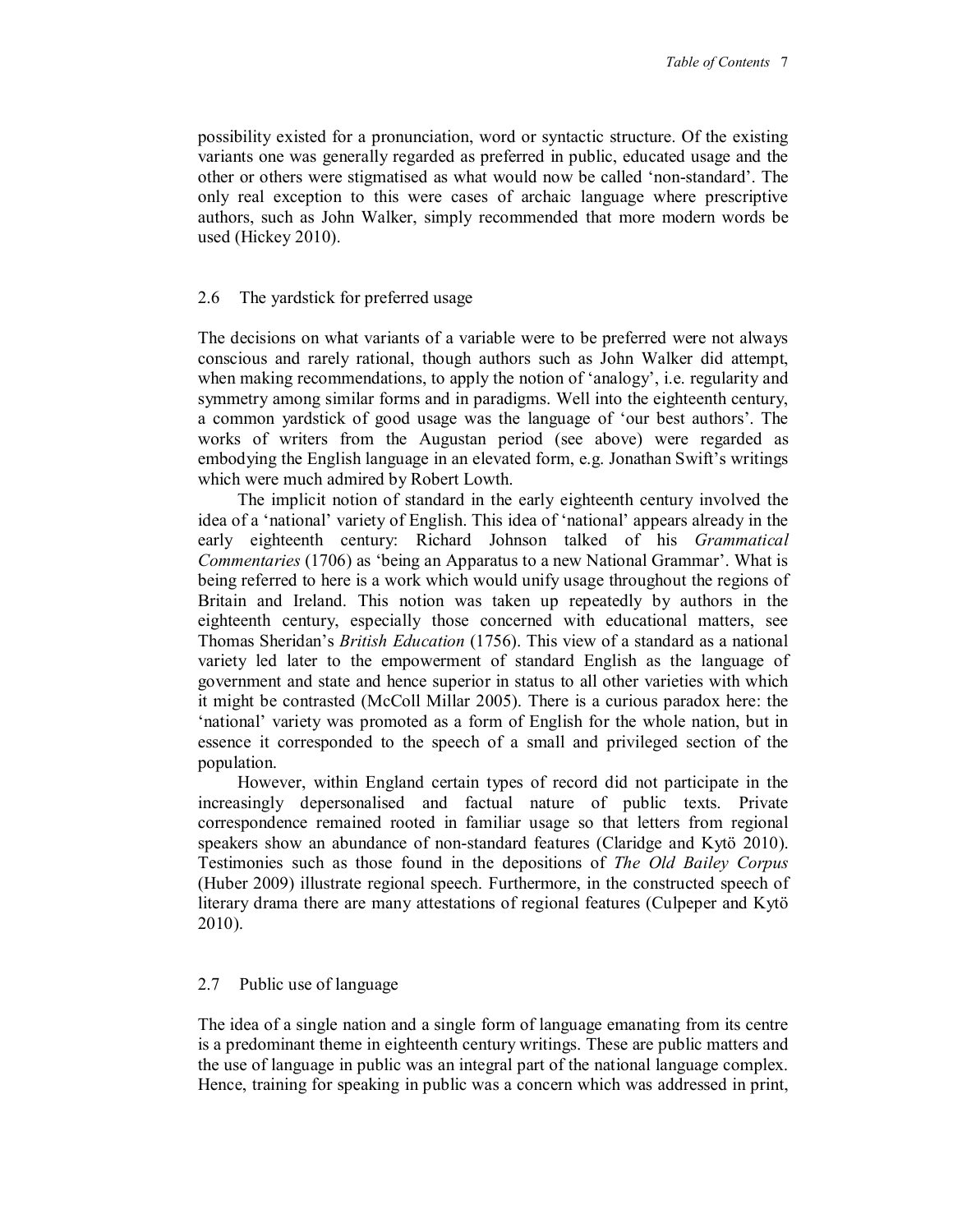consider, for example, the title of John Mason's *An Essay on Elocution, Or, Pronunciation intended chiefly for the Assistance of those who instruct others in the Art of Reading. And of those who are often called to speak in Publick* (1748).

The major language commentators of the time were concerned with elocution and some of them published dedicated books on the subject. Notable among these is Thomas Sheridan's *Course of Lectures on Elocution* (1762) and John Walker's *Elements of Elocution* (1781). The tradition continued across the threshold to the nineteenth century with Samuel Whyte *An Introductory Essay on the Art of Reading, and Speaking in Public* (1800) and William Graham *Principles of Elocution* (1837). Indeed one can note that in 1842 Benjamin Smart's *The Practice of Elocution* was already in its fourth edition.

It is only a small step from the effectiveness of public speech to the acceptance of its pronunciation and with this step one reaches that concern of eighteenth-century authors which has had the most enduring effect in English society, namely a concentration more on the form of speech than on its content. First and foremost, the form of speech encompassed pronunciation with grammar a good second.

The shift in emphasis can be recognised by considering what authors highlight in their discussions. For instance, it is significant that Mason (1748: 6-39) in his list of points about what constitutes a bad and what a good pronunciation does not mention any social factors, such as acceptance of one's accent in public. This changes with Sheridan who a little more than a decade later, in 1762, is concerned with specifying a standard for English, a lasting concern of this author, consider his *General Dictionary of the English Language* (1780), published towards the end of his life, of which Sheridan says that 'one main object of [the dictionary] is to establish a plain and permanent standard of pronunciation', though, as pointed out below, many of his pronouncements are about what is not part of the standard rather than what is.

## 2.8 The divergence of sound and spelling

Not only the results of the Great Vowel Shift (Pyles and Algeo 1993 [1964]: 170- 173) led to a divergence between the pronunciation and spelling of English. There are a number of other developments of the early modern period which contributed to this divergence. The lowering and unrounding of short [u] to  $\lceil \Delta \rceil$  in the STRUT lexical set and the lengthening of the vowel in the BATH lexical set can also be mentioned in this context. Many changes of this period gave rise to homophony and hence to distinctions in spelling which did not correspond to differences in pronunciation, for instance the TERM and TURN lexical sets which merged to a rhotacised schwa which was then simplified solely to schwa (in south-eastern English English).

The increasingly divergent nature of writing and pronunciation was a concern which was dealt with openly. Lists of words which were spelled one way and pronounced another were published, e.g. Richard Brown *The English School Reformed* (1700) which in the long subtitle specifies that the book contains *A Collection of Words that are writ one way and sounded another.* This concern is a common motif in many works on phonetics throughout the century, e.g. that by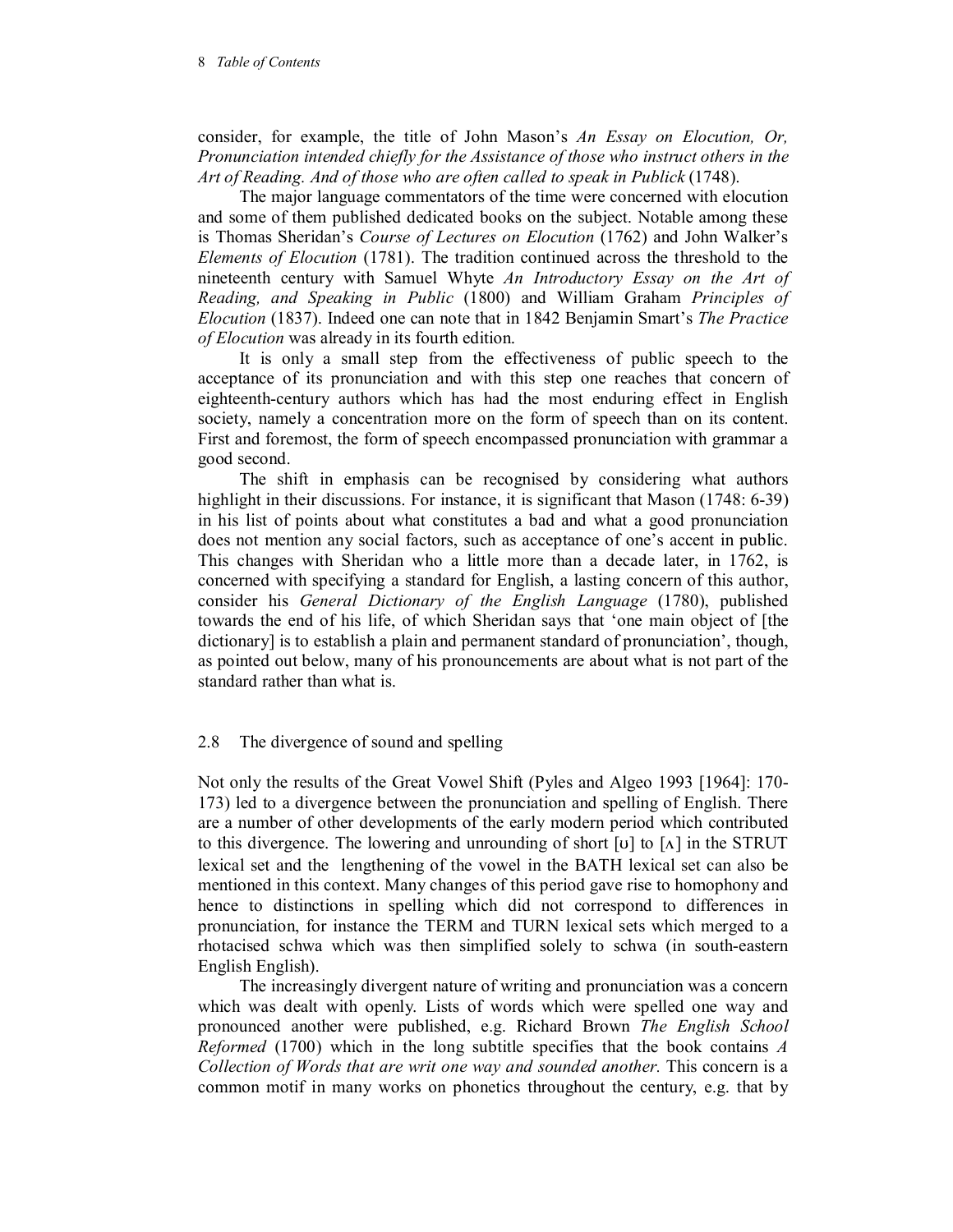Abraham Tucker (1773) which contains a section 'English not spelt as spoken' (Tucker 1773: 3-7).

The phonological changes in English at the time led many authors to publicly campaign for a fixed form of the language in which these changes would no longer disrupt the relationship of spelling and sound. For example, Rice (1763) closes his treatise on education with an appendix in which he offers 'the sketch of a plan for establishing a Criterion, by which the Pronunciation of Languages may be ascertained; and, in particular that of the English Tongue, reduced to a Certain fixt Standard' (1763: 307) (emphasis added, RH). This notion of fixing the language is different in motivation from that put forward by Jonathan Swift in his *Proposal for Correcting, Improving and Ascertaining the English Language* (1712). While Swift wished to have the language fixed so that works of literature would be accessible to later generations, non-literary authors, such as Rice just quoted, were concerned with the practical implications of not having a fixed standard.

#### 2.9 Variation in the emerging standard

English phonology in the eighteenth century shows a number of instances of change where co-variation existed for some time and where it was not certain which variants would be preferred in a 'fixed standard' of the language. Syllablefinal /-r/ was being lost in the south-east of England (Jones 2006: 110-112; 336- 344) and those writers who favoured a more conservative pronunciation or one where there was the greatest degree of correspondence between spelling and sound were uncertain about what to recommend. For instance, John Walker, who favoured a one-to-one relationship between spelling and sound, supported the use of syllablefinal /-r/ while recognising that it was being lost across a broad front of English society in his day.

### **3 Effects of standardisation**

#### 3.1 Linguistic insecurity

While the novelist and travel writer Daniel Defoe could remark non-judgementally in the 1720s (Defoe 1724-27) on the attitude of the Northumbrians to features of their pronunciation, after the mid-eighteenth century comments became far more critical. A vocabulary was adopted by authors on language which is condemnatory of all features which are not part of received southern English usage.

It is remarkable that 'vulgarisms' and 'provincialisms' are lampooned by commentators like Sheridan and Walker but there is little attempt to specify just what is meant by the standard pronunciation. The standard would seem to have arisen not through an explicit specification of what it entailed, but rather by a process of exclusion. In a way, the standard pronunciation arose by default: it was what remained after all the 'unacceptable' features had been weeded out.

One could ask why the late eighteenth century commentators did not attempt a specification of the standard rather than an exclusion of features they disapproved of. One of the difficulties lay in the variation which existed with speakers who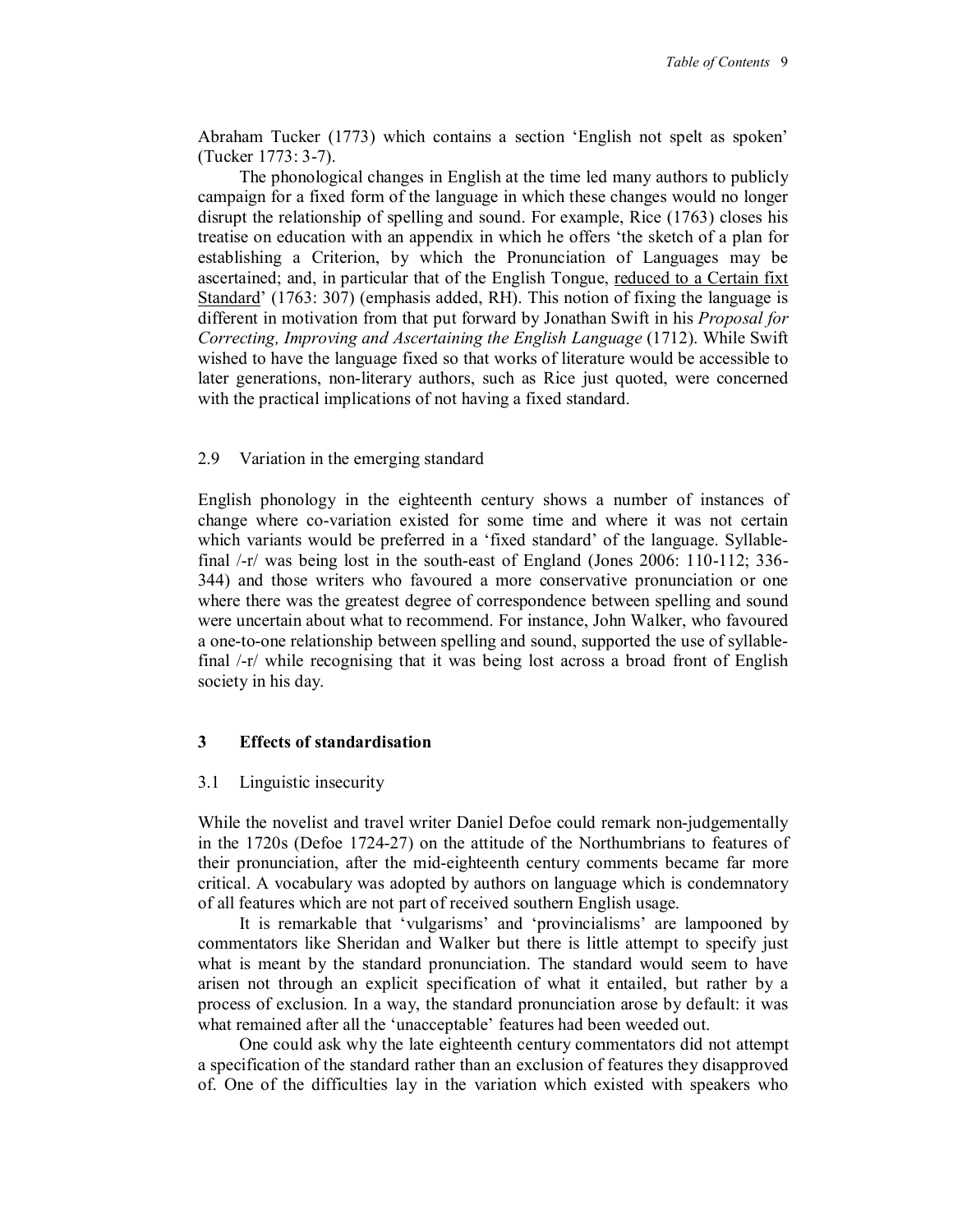these authors would have approved of. Walker not infrequently sees himself in a quandary given that the established classes of English society used pronunciations which he would not have favoured himself, e.g. the variation in the pronunciation of *great* – with [e:] or [i:] (Walker 1791: 30).

'Vulgar' is one of the key labels used by the eighteenth-century prescriptivists (Beal 2004b, 2010). Walker is particularly keen to point out what he thinks merits this label. For instance, given that provincial speakers are required to look to the capital for phonetic guidance, any 'vulgarisms' used by the inhabitants are especially to be condemned. In his *Critical Pronouncing Dictionary* a list of 'faults of the Londoners' is given, faults of people, who, he argues, 'as they are the models of pronunciation to the distant provinces, ought to be the more scrupulously correct' (Walker 1791: xii).

The upshot of all this criticism and brow-beating of the public was to create an atmosphere of linguistic insecurity. The message from the prescriptivists was clear: English as spoken by nearly everyone was in a dire state and people needed to act to improve their language. But Sheridan, Walker and other authors like them did not offer a clear solution to what they see as a serious problem. Instead they were content to criticise at every turn without offering an overall remedy. However deficient this stance, it did ensure them continuing attention from an audience plagued by linguistic doubt, see the many editions of Walker throughout the nineteenth century. Such prescriptive works serve to engender a consciousness of the standard as a variety above what was found in vernacular speech and that this variety was logical, consistent and essentially correct as James Milroy has pointed out in several publications on this subject.

the awareness of a superordinate standard variety is kept alive in the public mind by various channels (including the writing system and education in literacy) that tend to inculcate and maintain this knowledge – not always in a very clear or accurate form – in speakers' minds. The main effect of these is to equate the standard language – or what it believed to be the standard language – with the language as a whole and with 'correct usage' in that language, and this notion of correctness has a powerful role in the maintenance of the standard ideology through prescriptivism. (Milroy 1999: 18)

### 3.2 Attitudes to dialects

The linguistic study of dialectal variation (Ihalainen 1994) is generally associated with the rise of historical linguistics in the nineteenth century and with the work of scholars such as Alexander J. Ellis (1814-1890), see Ellis (1869-1889), and somewhat later Joseph Wright (1855-1930), see Wright (1898-1905; 1905). The lack of academic concern with dialects could be put down to the absence of a scientific framework for the study of language in general. However, looking at the eighteenth century one recognises a deliberate neglect of regional features in English, indeed of severe condemnation of all traits of language which do not correspond to 'standard' usage, whatever the latter might mean exactly.

Prior to the eighteenth century there would seem to be two basic attitudes to dialects. One is neutral with regard to dialect and the other decidedly in favour of southern speech. John Hart (d. 1574) spoke of 'the flower of the English tongue', referring to the language of the court in London. John Ray in *A Collection of*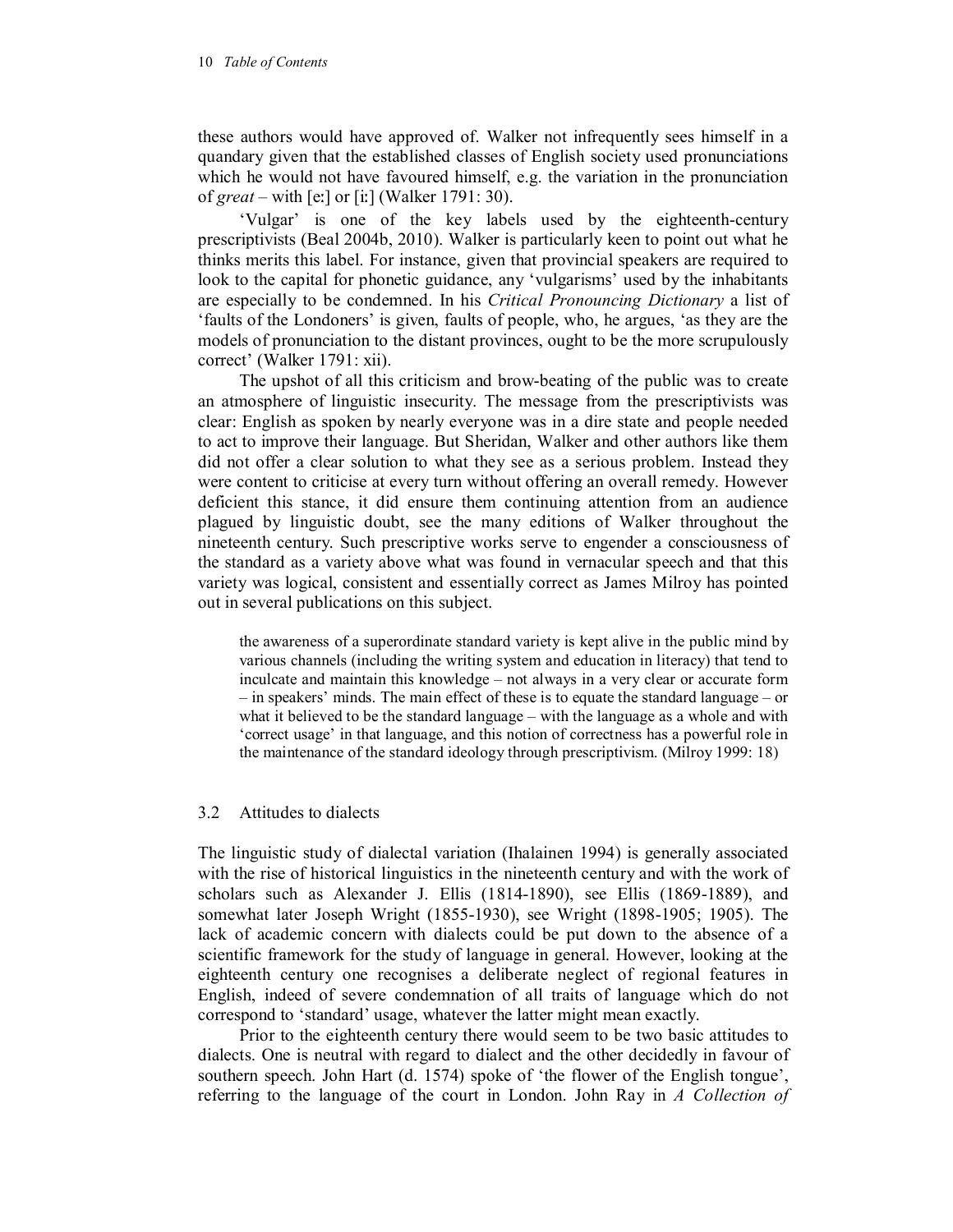*English Words not Generally Used* (1674) mentions regional pronunciation, but without evaluative comments.

The more neutral attitude can be recognised in the detailed entries which some authors offer in dictionaries of English of the seventeenth century. Here is William Bullokar on dialect:

Dialect, a difference of some words, or pronunciation in any language as in England the Dialect or manner of speech of the North, is different from that in the South, and the Western dialect differing from them both. The Grecians had five especiall Dialects: as in The property of speech in Athens: 2 in Ionia; 3. In Doris; 4. In Eolia: and 5. that manner of speech which was generally used of them all. So every country hath commonly in divers parts thereof some difference of language, which is called the Dialect of that place.

(Bullokar, 1616, entry for *Dialect*, [no pagination]).

His entry is echoed later in the century by Thomas Blount who has an even more comprehensive definition:

Dialect. is a manner of speech peculiar to some part of a Country or people, and differing from the manner used by other parts or people, yet all using the same Radical Language, for the main or substance of it. In *England*, the Dialect, or manner of speech in the North, is different from that in the South; and the Western differs from both. As in this example: At *London* we say, *I would eat more cheese if I had it,* the Northern man saith, *Ay sud eat mare cheese gin ay hader*, and the Western man saith*, Chud ee'at more chiese on chad it: Chud ee'at more cheese un ich had it.* The Grecians had five especial Dialects ... So every Country commonly hath in diverse parts of it some difference of language, which is called the Dialect or Subdialect of that place. In Italy, there are above eight several dialects or Subdialects as ...

(Blount, 1656, entry for *Dialect*, [no pagination]).

Blount is remarkable in that he gives examples to illustrate different dialects of English. However, he is not followed by others. Some time later (1676), Elisha Coles published *An English Dictionary* in which he sees dialects as 'Logick, speech; also a particular Propriety or Idiom in the same speech' with no reference to regions whatever. Some authors do at least specify that dialects are found in different parts of a country, e.g. John Kersey who in his *Dictionarium Anglo-Britannicum* (1708) defines dialect as 'a Propriety of manner of Speech in any Language, peculiar to each several Province or Country'.

But the great lexicographers of the eighteenth century pay no attention to the regional essence of dialect, at most referring to dialects of classical Greek. Instead they concentrate on its meaning as a manner of expression. Here is the definition offered by Samuel Johnson in his authoritative *Dictionary of the English Language* (1755).

#### DIALECT

1. The subdivision of a language; as the Attic, Doric, Ionic, Æolic dialects.

2. Stile; manner of expression.

 When themselves do practise that whereof they write, they change their dialect; and those words they shun, as if there were in them some secret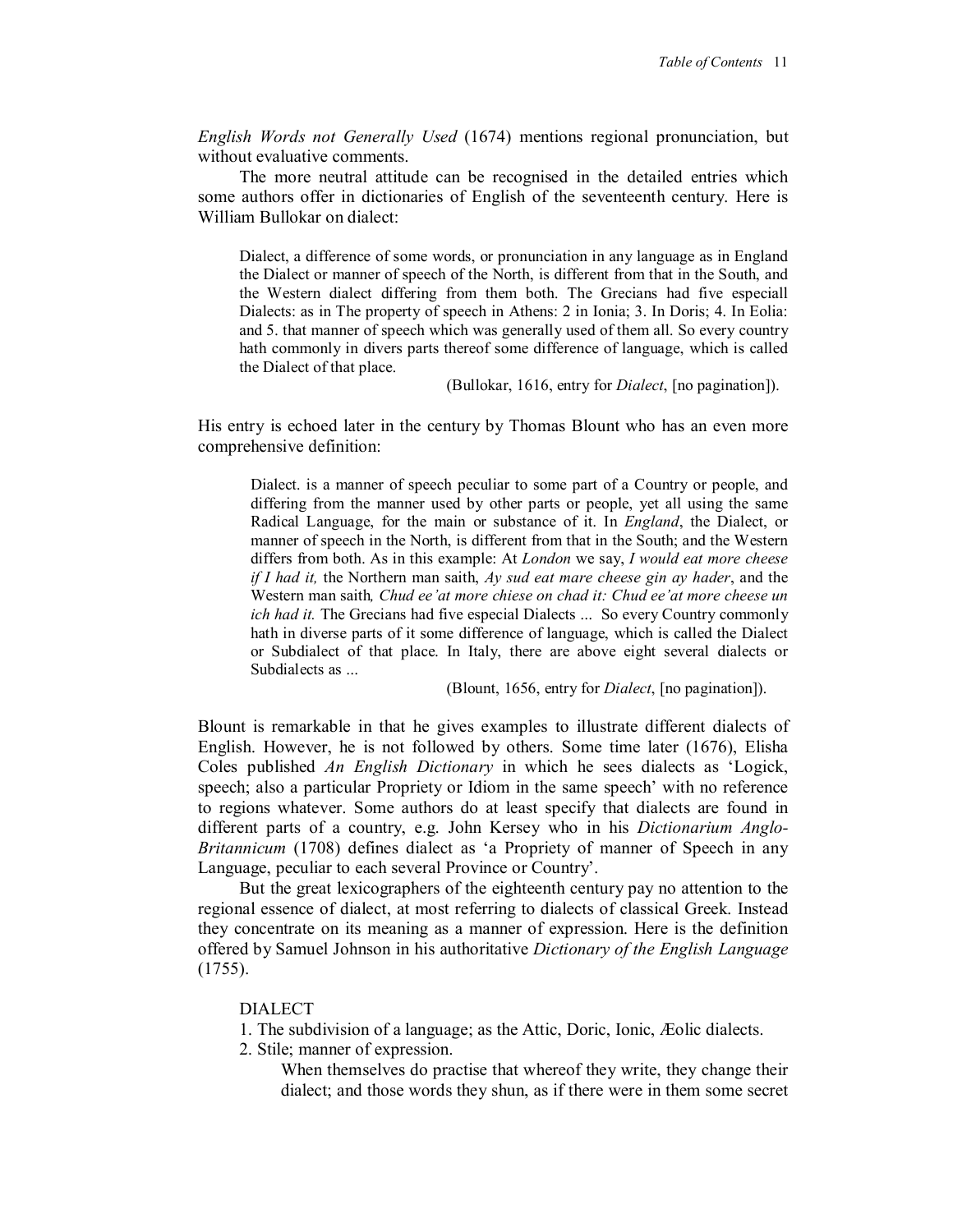sting. Hooker, b. v. s. 22. 3. Language; speech.

. . . . .

Both Thomas Sheridan and John Walker were content to adopt this definition and repeat it. They had no time for dialectal variation in speech as this was in direct conflict with their ideology of a standard in English (Milroy 2001), hence their derisory comments on the speech the regions of Britain and of Ireland.

But if one leaves aside the prescriptivism of both Sheridan and Walker then another motivation is recognisable in the neglect of dialect in the eighteenth century. To see this, one can return briefly to Puttenham's *The Arte of English Poesie* where one finds the following: 'After a speach is fully fashioned to the common vnderstanding,  $\&$  accepted by consent of a whole countrey  $\&$  nation, it is called a language'. This is again the view of language as a unifying factor, in this case among the different regions of Britain. Here we have a very early reference to a 'national language', a nation which was picked up by later authors, see section 2.4 above. Attention to dialects would not be reconcilable with the desire for a 'national language'.

Standard pronunciation was identified with the pronunciation of the socially higher classes in London and its surroundings. This was a fluid entity in itself, but it could be specified sufficiently to delimit speakers with this pronunciation from those without it. Thus the standard became a yardstick with which to measure others and very quickly became a prerequisite for social advancement. The view that mastering the standard improves one's lot in life becomes increasingly apparent during the eighteenth century. Some of the authors of this era explicitly recognise this. For instance, female grammarians, such as Anne Fisher, Ellin Devis and Eleanor Fenn, as well as male authors like Thomas Spence and William Cobbett.

### 3.3 Self-appointed authorities

Standard English has always had its guardians and often these are self-appointed authorities who pronounce on 'correctness' without necessarily having external legitimacy to do so. This behaviour reached an early zenith with the rival figures of Thomas Sheridan and John Walker in the late eighteenth century and continued into the nineteenth. Prominent among the figures then were Benjamin Smart (1786?- 1872) and the many authors, often anonymous, of the mid-nineteenth century who were concerned with 'educating accents' (Mugglestone 2003: Chapter 6) and who produced pamphlets, booklets and books offering alleviation from the linguistic doubt from which certain groups in English society, notably the burgeoning middle classes, were seen to suffer. Parallel to these publications were the countless editions and reprints of Walker's *Critical Pronouncing Dictionary*.

Pronunciation was the main level of language where remedies were felt to be required, given that it is immediately obvious if individuals have traces of 'vulgarity' in their speech. But prescriptivism was found on other levels as well. In the field of vocabulary a notable figure in this respect is Henry Watson Fowler (1858-1933), an English lexicographer whose principal work is *A Dictionary of*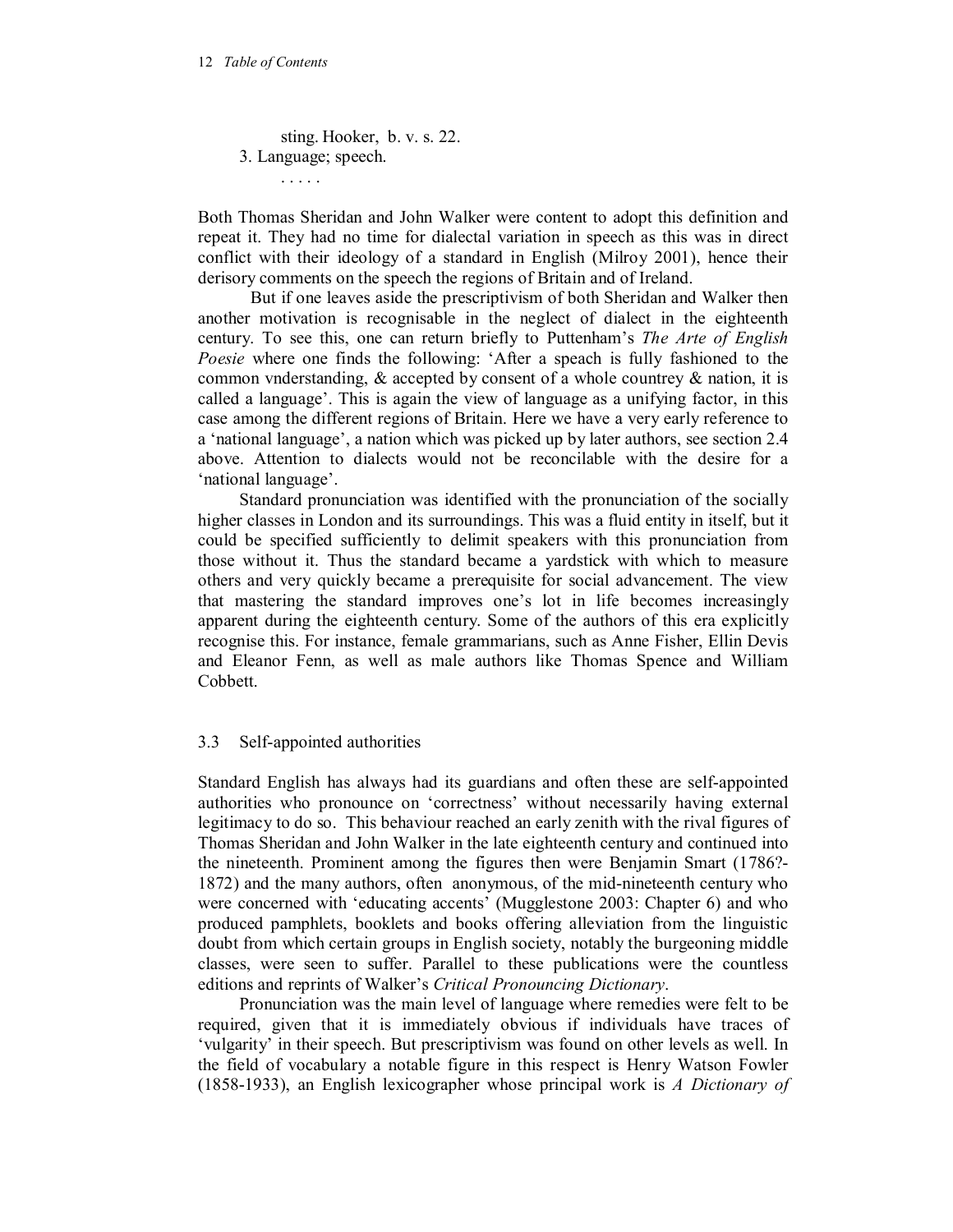*Modern English Usage* (1926; later revised by Sir Ernest Gowers in 1965, by Robert Burchfield in 1996 and by David Crystal in 2009). This is a loosely structured commentary on English usage and style. Together with his brother he also wrote *The King's English* (1906), a work in a similar vein.

A scholar who at first sight appear to differ from his predecessors is the phonetician Daniel Jones who, at the beginning of the twentieth century, virtually single-handedly established a codified norm of British English pronunciation, first laid out in *The Pronunciation of English* (1909), later in his pronouncing dictionary (Jones 1919). Jones's professional expertise – phonetics – was seen as a means of correcting 'cockneyisms and other undesirable pronunciations'. The advantage of phonetics was made clear: 'The dialectal peculiarities, indistinctiveness and artificialities which are unfortunately so common in the pronunciation of public speakers may be avoided by the application of the elementary principles of phonetics' (Jones in Crowley 2003: 139). Jones continued his plea for a standard in his *Outline of English Phonetics* (1919): 'the existence of all these differences [in pronunciation – RH] renders it necessary to set up a standard of pronunciation' (Jones 1976 [1919]: 4).

Jones, like Sheridan before him, is evaluative in talking about 'undesirable pronunciations', implying that the pronunciation which he was laying out was indeed desirable. His justification was that the system of pronunciation which he was advocating was that which was 'received in the best circles', hence the later term 'Received Pronunciation' (Upton 2004). For an assessment of Jones's work and the tradition in English which he established, see Upton, this volume.

The prescriptive publications of the nineteenth century have had their continuation throughout the twentieth and indeed into the twenty-first century. Manuals of usage are readily available for both British and American English, emphasing the necessity to master correct grammar, apply correct spelling and avoid the pitfalls of incorrect vocabulary. A circle is maintained, vicious or virtuous as it may be, by generating a market for the linguistically uncertain and feeding into just this market with products which promise remedies. Both the printed and the digital word are involved here: a large number of websites, personal homepages and blogs keep the issue of correct language and mastery of standard English alive and collectively represent a movement dubbed 'New Prescriptivism' by scholars in the field (Beal 2009). And where variation is found there are individuals who capitalise on it to project their own notion of what is standard, cf. the debate of English punctuation engendered by Truss (2003) and the linguistic reasonableness echoed in Crystal (2006). This concern with standard English is also manifested in the many public debates of the matter and the assumed link between standard English and British culture (Crowley 1989).

### 3.4 Changing standards

It is a truism to say that standard forms of language continually change.<sup>1</sup> For instance, in Britain the glottalisation of  $/t/$  is increasingly found in the speech of

 $1$  See the contributions in Dziubalska-Kołaczyk and Przedlacka (eds, 2005) for discussion how this leads to changes in pronunciation models.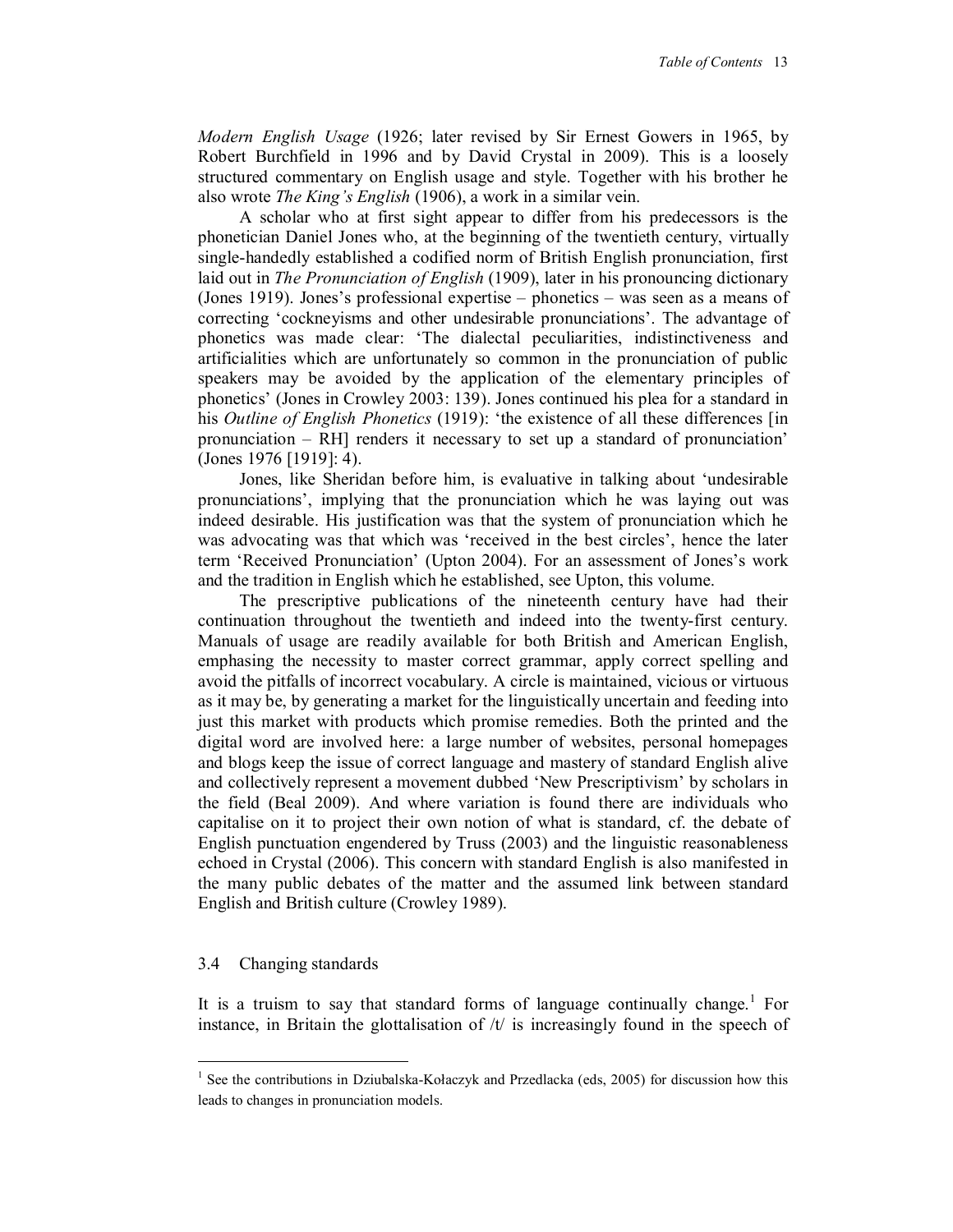individuals who use Received Pronunciation (Fabricius 2002). In grammar, the progressive with modals such as *want* has established itself in the twentieth century, e.g. *She's wanting to join the group* (Leech et al. 2009: 124). The mandative subjunctive, e.g. *She insists that he come tonight*, has experienced a revival (Leech et al. 2009: 58) while *get*-passives, e.g. *He got stopped by the police*, are clearly on the increase (Leech et al. 2009: 157). The receptiveness of the standard for new features has to do with salience. If features are below the radar of standard speakers, so to speak, above all if they are a matter of more or less rather one or the other, then they are likely to establish themselves in the standard imperceptibly. A case in point is presented by semi-modals such as *have to* for (deontic) *must* (Leech et al. 2009: 97), e.g. *You have to re-write this essay*. These and similar changes have implications for prescriptivists defending the immutability of standard English and, on a more practical level, have consequences for foreign language teaching concerned with transmitting a publicly acceptable form of English for any given anglophone country.

# **4 Standards of English**

The concern so far has been with the rise and change of standard English in Britain. But this volume is specifically dedicated to standards of English world-wide and so it is appropriate to consider how such varieties arose outside the historical British context.

There has been considerable research in recent years into the relationship of English English to other varieties of the language both within the context of the British Isles (Britain and Ireland) and of overseas forms of English (outside the British Isles). Some of this research has been dedicated to alternative streams in the development of English, e.g. Watts and Trudgill (eds, 2002) *Alternative Histories of English* and Crystal (2004) *The Stories of English*. This has led to the nowestablished plural reference 'Englishes' with its emphasis on the plurality of varieties in the anglophone world and on their right to explicit recognition (Schneider ed., 1997; McArthur 1998; or within a subarea of the anglophone world, e.g. Tristram ed., 1997, 2000, 2003). In this research arena change in varieties of English has been the focus of attention, e.g. in Bauer (1994) *Watching English Change*.

The examination of anglophone varieties across the world but without an emphasis on their possible function as national or supraregional standards has also engendered significant research, cf. the recent monograph by Mesthrie and Bhatt (2008). Such forms of English are given the label 'World Englishes' and their investigation is taken to represent an independent strand within variety studies (with its own journal: *World Englishes*, Oxford, 1981-), see Bolton and Kachru (2006), Kachru, Kachru and Nelson (eds, 2006), Kirkpatrick (2007), Kachru and Smith (2008). In some cases, 'World English(es)' simply refers to English across the world, e.g. Gramley (2001), Melchers and Shaw (2011).

The narrative of standard English has many dimensions and these have direct bearing on this volume. In particular the scope of standard English has been revisited notably in Bex and Watts (eds) 1999 *Standard English. The Widening Debate.* This question of scope is directly linked to the themes of this volume with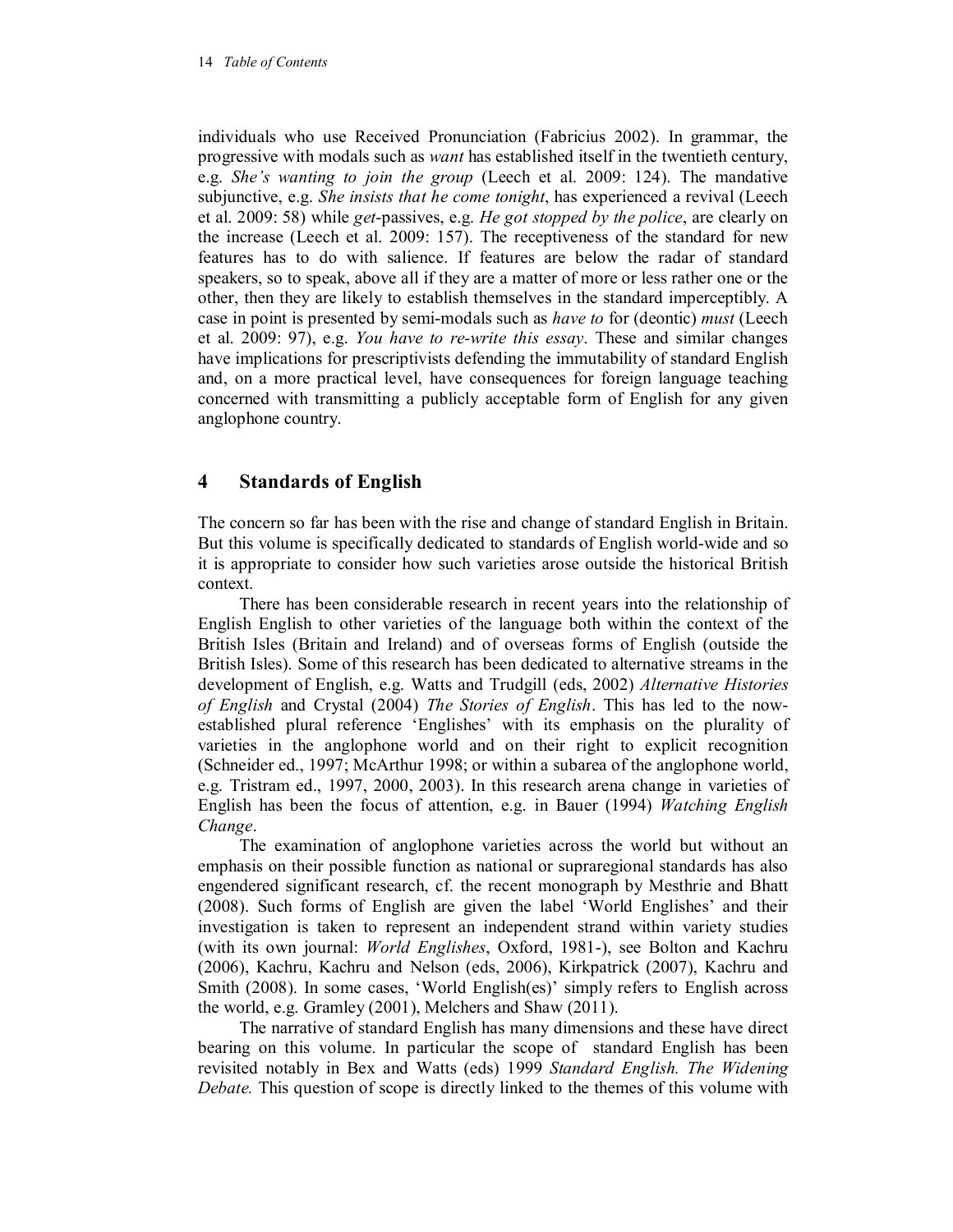the important distinction that here standard English is viewed as a set of entities in the anglophone world, each associated with a particular country or region. 2

#### 4.1 Spoken and written standards

l

The variety in a country, or the varieties in a region such as the Caribbean (Devonish and Thomas, this volume), which represents the basis for its standard of English will have both spoken (Cheshire 1999) and written forms (Cheshire and Stein eds, 1997). The contrast between these, and the essential question of how dynamic and changing a standard is, will be considered in the chapters of the volume. In their written forms, standards of English display much less variation, on American English, see Kretzschmar (2004) and Kretzschmar and Meyer (this volume). Essentially, there are two main blocks, British and American English with variants subordinate to one or both of them. For instance, written standard Canadian English (Boberg, this volume) occupies a position intermediary between British and American English<sup>3</sup> reflecting the historical position of Canada and contemporary influences from the United States. Other countries have a more clearly defined link with one of the main blocks. This is true of South Africa which in its written standard maintains a close link with British English; this fact is furthermore evident in the existence of *A Dictionary of South African English* (Silva ed., 1996) published by Oxford University Press. Indeed it is true of the Southern Hemisphere in general that British English has been and to a large extent still is the exonormative model for written standard English. For spoken standards the situation is different and countries like Australia and New Zealand are entirely independent of Britain in this respect, although the historical roots of their Englishes can be recognised in the phonetic parallels with south-east English English (Hickey 2003).

The distinction between spoken and written standards demands that a further distinction be made, namely that between standards which are codified overtly and those which are not. Written standards are overtly codified: they are specified in dictionaries, often in grammars, and not least in manuals of usage, all of these lay out clearly what belongs to the standard being described and what does not.

With spoken standards the matter is far less clear cut. Certainly major varieties, again British and American English, are overtly codified in that there are linguistic descriptions of the public norms for the spoken standard in Britain and the United States. But even though this is the case, it is doubtful whether nonlinguists ever consult a work like Upton, Kretzschmar and Konopka (2001) or Wells (2000) on disputed cases of pronunciation. The spoken standard, to a greater or lesser extent, is something which speakers of a certain segment of society will have internalised in their early childhood. Pronunciation judgements by such speakers are then made by implicitly comparing their own speech with that of

<sup>&</sup>lt;sup>2</sup> The question of standards has been the object of research for other languages and the standards of Germanic languages, bar English, have been looked at in some detail in recent research, see Linn and McLelland (eds, 2002), Ammon and Mattheier (eds, 2003), Deumert and Vandenbussche (eds, 2003), Elspaß, Langer, Scharloth and Vandenbussche (eds, 2007).

<sup>&</sup>lt;sup>3</sup> On the phonetic diffusion of American features into Canadian English, see Boberg (2000).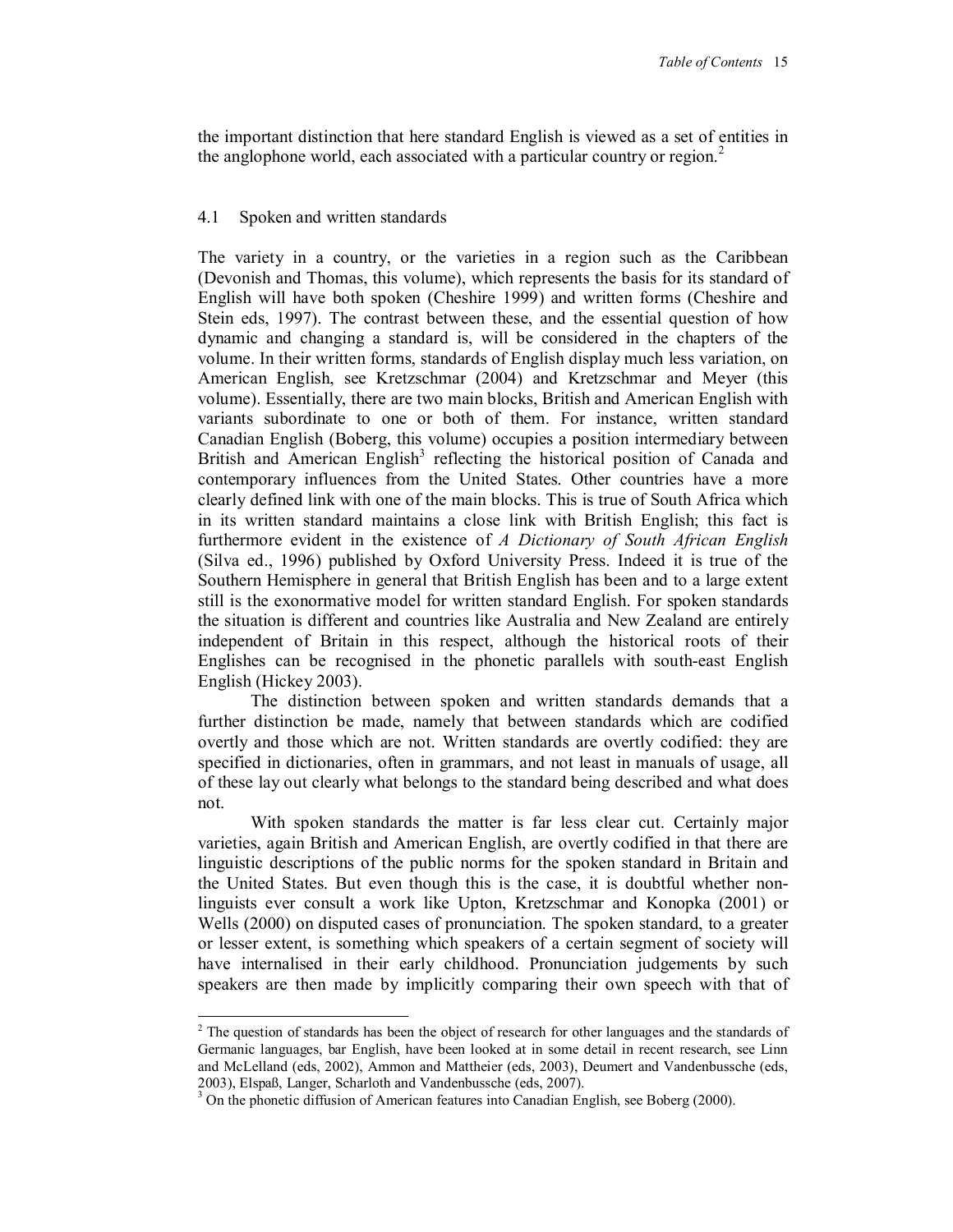others assumed not to speak the standard. These judgements are rarely if ever made on the basis of consulting a reference work on the pronunciation of the standard in the country in question. What this means is that spoken standards are essentially covertly codified varieties for their speakers: these individuals appreciate the range of pronunciation which is found in the public speech norm of their country ('unspoken' norms, Deumert and Vandenbussche 2003: 457) without recourse to overt codifications of the latter, i.e. reference works. In a country like England, i.e. Britain without Scotland, though perhaps with anglophone Wales, and in a country like the Republic of Ireland, speakers have conceptions of standard pronunciation which apply in their countries, even though in Ireland there is no overt codification of the spoken standard as their is in England with the pronunciation dictionary of Wells (2000) or the descriptive study of Received Pronunciation in Cruttenden (2008).

## 4.2 Overt codification: Haugen's model

This type of codification involves public awareness and discussion of the codified variety, primarily in its written form, and it implies printed literature in which the codified variety is described. In the relevant linguistic literature, discussions of standard languages in fact refer to overtly codified languages. Take for instance the famous four-way distinction from the Norwegian linguist Einar Haugen.

Table 1 *Haugen's criteria for standard languages*

Here a variety is selected in a society. Selection is especially obvious in those cases, such as Norway, where two main varieties (here: *bokmål* and *nynorsk*) were available and with which particular ideologies were associated. Selection has never been an issue for English: in England it was never in doubt, by virtue of the location of the court and government, that the speech of London and the Home Counties would be preferred.

Acceptance has not been a major issue for England though it has been in many post-colonial countries (Schneider 2007) and some, such as Malaysia, have chosen to distance themselves from English and to bring indigenous languages centre-stage.

Codification is a largely historical process whereby a certain privileged variety came to be explicitly specified, see the discussion in 2. above for the situation in eighteenth-century England.

With elaboration the codified variety is rendered impersonal and treated as something separate from the vernacular usage of speakers. This separation of the standard from the speech of individuals can be a first step towards treating the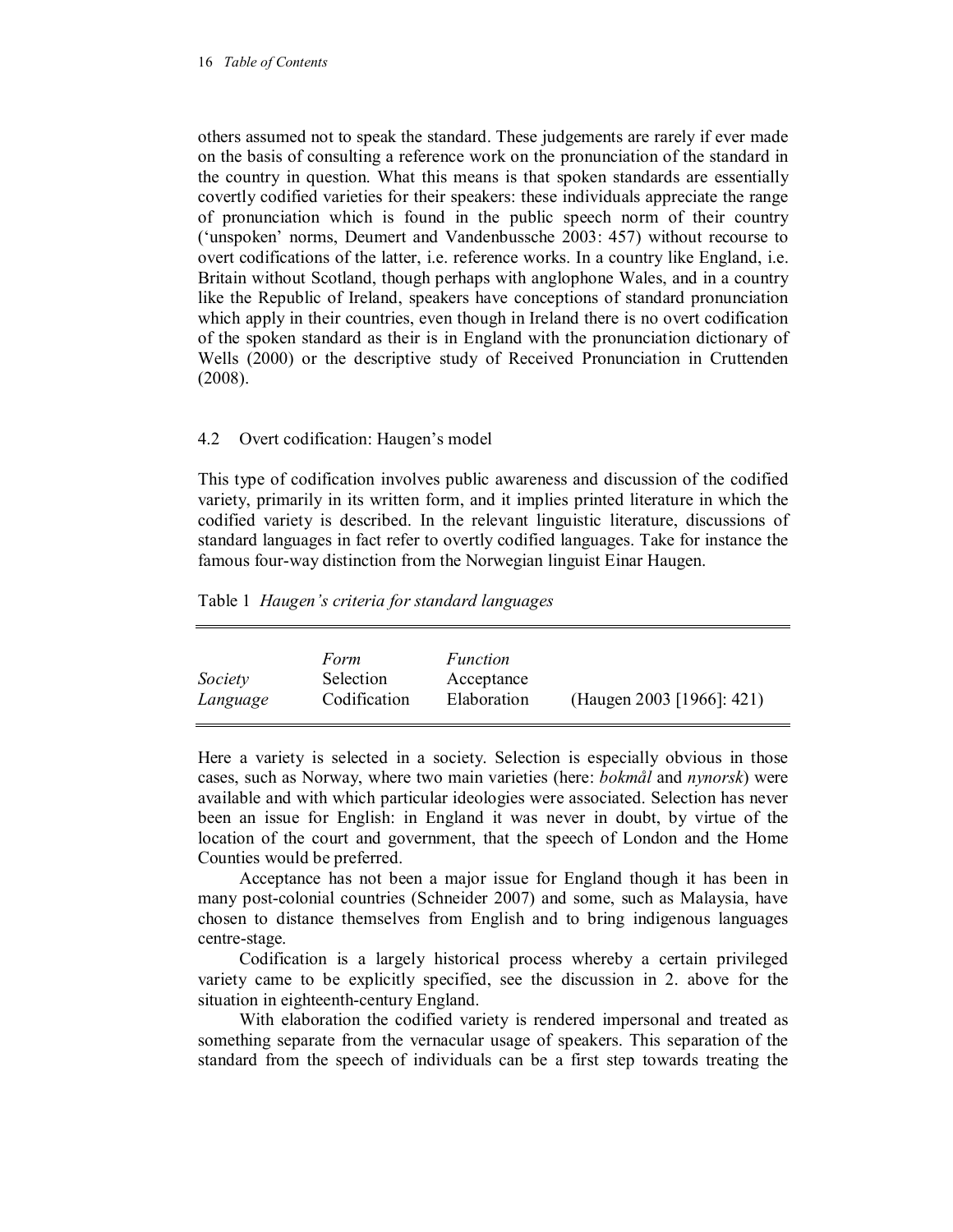standard as something divorced from concrete use and more a conception, a notion of standard rather than a concrete set of features (Milroy and Milroy 1991).

Elaboration is not a characteristic of covertly codified varieties. These forms of language arise in a largely unconscious process (Hickey 2012) in which nonvernacular varieties aggregate into a supraregional variety of the language spoken in a country. The aggregation scenario is found where a number of similar, nonvernacular varieties co-exist with approximately equal status; this may well have applied to New Zealand in the early twentieth century (Hickey 2003). However, if one such variety is dominant, as in centrally organised countries, then this provides the input to the covertly codified variety which later becomes a de facto standard. This happened in Ireland in the early twentieth century after a supraregional variety of English had arisen in the south of Ireland during the nineteenth century. The external impetus for this supraregional variety was provided by the formation of a Catholic middle class which established itself after Catholic Emancipation in 1829 and after the introduction of general education for the native Irish in the 1830s (largely a domain of the Protestant sector of the population prior to that).

In the majority of cases overt codification of a variety is unidirectional: once a variety is codified it remains so and also retains the socio-political status which this codification confers on it. However, this is not necessarily the case and under certain external circumstances a codified variety may lose status. An obvious cases is where the publicly accepted form of language changes as happened with Malta (Mazzon 1993) where Italian, the formerly official language was replaced (in 1934) by English and Maltese (Krug and Rosen). A case of status change within the anglophone context occurred in the history of Scots: the earlier codified form of the language suffered diminished status with the political union of Scotland with England, largely reducing the codified variety to one heteronomous to standard English English.

A codified variety may be indirectly influenced by the official position in a country, usually by augmenting it status. However, this is more a legal issue than one affecting language use. For instance, despite the many attempts at an English Language Amendment in the Constitution of the United States (Adams and Brink, eds 1990; Crawford 1992) there is no federal official language, although individual states, such as California, do have English as an official language (due to the acceptance of Proposition 63, Ruiz 1990: 11).

#### 4.3 Covert codification: supraregionalisation

If overt codification is a conscious process involving acceptance and elaboration then covert codification is the opposite. It is unconscious, or at least for the majority of speakers of the variety which undergoes this process. Because it is largely unconscious there can be no question of explicit acceptance though this does occur implicitly in as much as the variety is used consistently by speakers who perceive themselves as standard speakers in the country in question.

Covert codification is found where openly discussed and conscious decisions about what constitutes standard English have not taken place. A prime example of a country where English is covertly codified is the Republic of Ireland. Here the written standard of English is clearly founded on British norms. However, in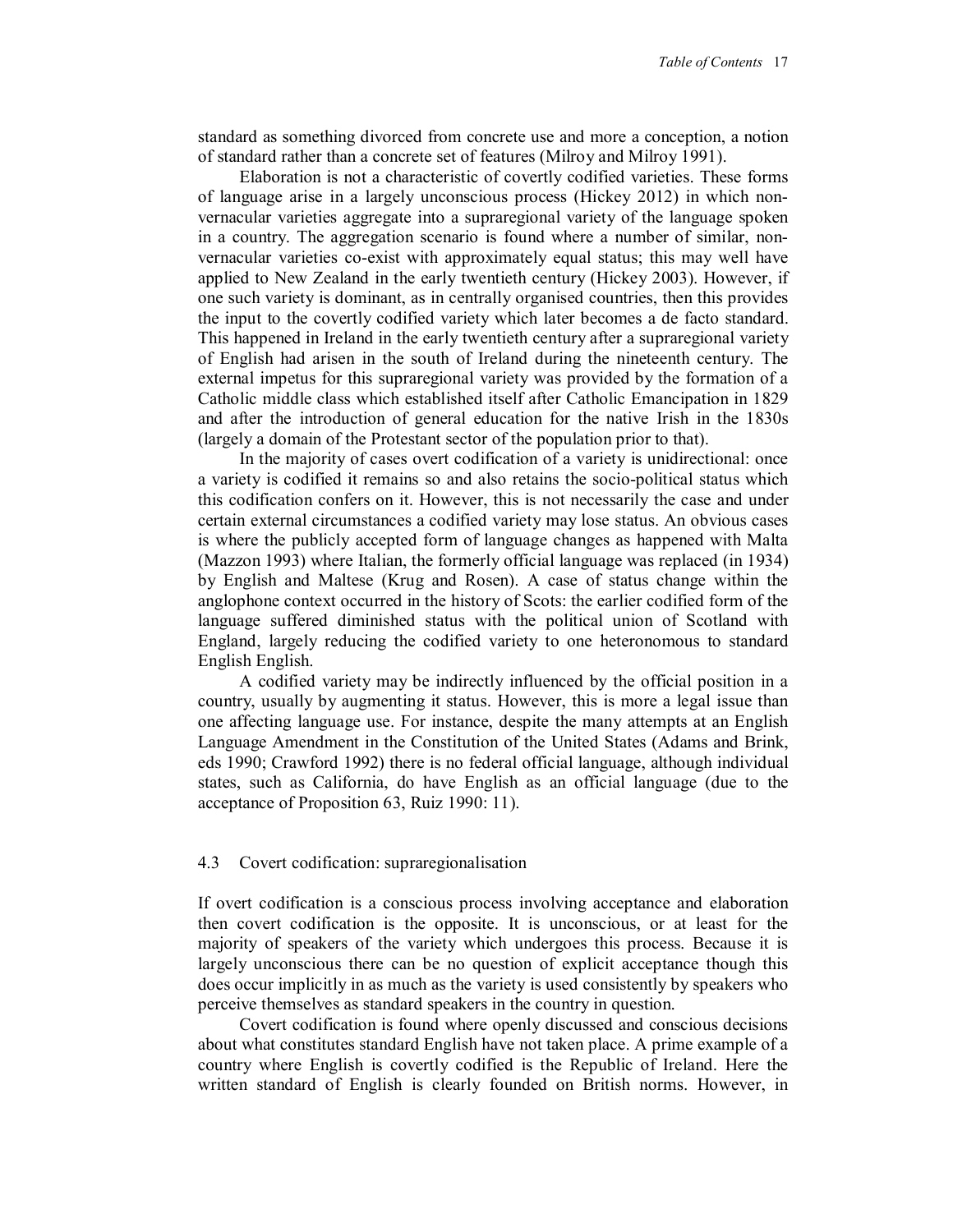pronunciation, varieties of Irish English all differ from those in Britain and, importantly, they differ from the accepted standard of southern British English, Received Pronunciation.

## *4.3.1 Suppression of variation*

The historical process of covert codification can be linked to external factors which trigger it and to internal developments which are its manifestation. In anglophone countries the trigger has been the rise of an educated middle class with a desire for a non-stigmatised, publicly accepted varieties of English which are clearly delimited from vernacular varieties. In Ireland this has led to the suppression of certain structures and features, phonological and morphosyntactic, which were perceived as too indicative of vernacular forms of Irish English.<sup>4</sup>

Table 2 *The position of supraregional English in Ireland*

Just what structures or features are suppressed and what survive covert codification is difficult to account for in any linguistic manner. The key probably lies in the perception by non-vernacular speakers. If these individuals do not perceive a structure or feature as vernacular then it can slip through the net and be incorporated into the embryonic covertly codified variety, i.e. the later standard for English in the country involved. An example of this would be the past tense of *use* without *do* support (*They usedn't smoke a lot* rather than *They didn't use to smoke a lot*). The source of features, whether Irish contact or English input features in the case of Ireland, plays no role here. Nor is it relevant whether the features are present in an extra-national norm, in this case southern British English.

Covertly codified varieties are supraregional in character, that is they do not correspond to the vernacular of any particular location but are generally typical of an entire country or region.<sup>5</sup> However, they are always clearly distinguishable from extranational norms, not least because these varieties serve an identity function for their speakers. This applies both between countries and between comparable entities within a larger political unit, a good example of the latter being Scotland in the context of the United Kingdom.

Table 3 *Varieties of Irish and Scottish English*

standard Southern British English

| |

 $\overline{a}$ 4 Indeed in some cases the stigmatised features may be lost entirely (Hickey 2008). For further details, see Hickey, this volume.

 $<sup>5</sup>$  In this context, see the discussion in Milroy, Milroy and Hartley (1994).</sup>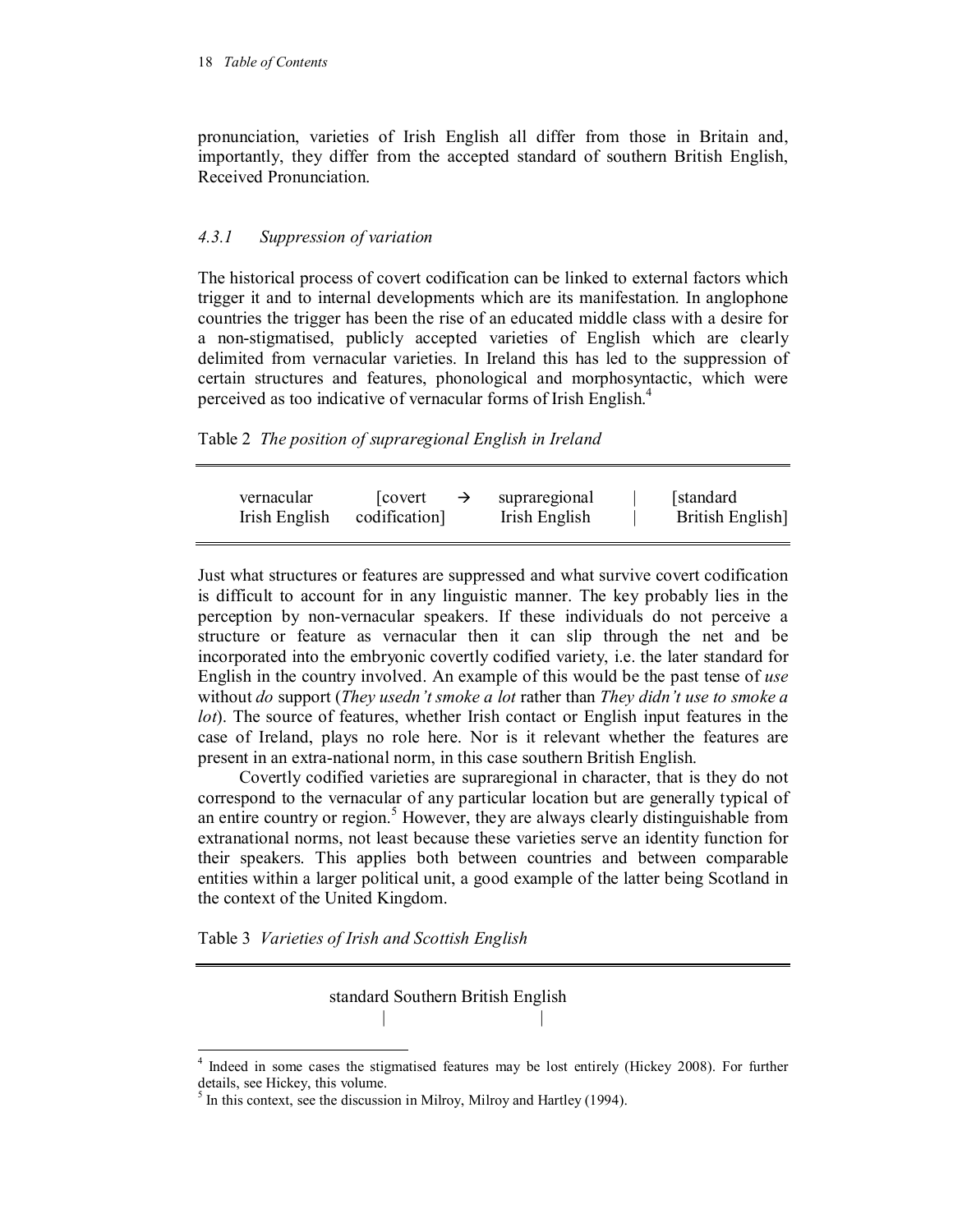| standard Irish English   | standard Scottish English           |
|--------------------------|-------------------------------------|
|                          |                                     |
| vernacular Irish English | vernacular Scottish English / Scots |

The relationship of the two covertly codified varieties in Table 3 to standard Southern British English is not the same. For Irish people, standard Southern British English is a recognisable form of English but for none of them is this a form of speech which is acceptable in Ireland. For many Scottish people the same is true but, given that Scotland is a region of the United Kingdom, the use of standard Southern British English in Scotland cannot be ruled out in the same categorial way as with Ireland. The situation is further complicated in Scotland by Scots (Corbett and Stuart-Smith, this volume; Corbett, McClure and Stuart-Smith, eds, 2003; Stuart-Smith 2004; Dossena 2005) which, whatever its status today as an endonormative form of English, is historically quite separate from English and can claim to have been an independent language up to the early modern period (Jones, ed., 1997).

## *4.3.2 Feature preference and covert codification*

The occurrence of features in codified varieties may not always be a binary issue, i.e. be a matter of presence or absence. But rather the occurrence may manifest itself as a preference for, or tolerance of, particular structures or phrasing. Consider the following examples gleaned from the Ireland component of the *International Corpus of English* (Kallen and Kirk 2007, 2008). *None* when qualifying a plural noun phrase itself takes the plural in Irish English (*None of the psychiatry books are in James'; ... none of us are more than human*), certain verbs do not take the infinitive marker *to* (*.... and we used* Ø *go up there ...; ... friends used* Ø *come out and stay ...; ... they used* Ø *make me drive on my own ...; ... staff members who help*  Ø *do up posters ...; ... avail of this opportunity and help* Ø *develop the necessary co-operation ...*) and the compound adverb *outside of* rather than the simple adverb *outside* (*... things outside of the little island we live on ...; ... those outside of the city boundary ...; ... pub owners outside of Dublin ...*).

## *4.3.3 Prescriptivism again*

Speakers of both an overtly and a covertly codified variety of English show prescriptivism. The difference is that with overtly codified varieties the items of prescriptivism are usually explicitly formulated (Peters 2006), such as 'Don't end your sentences in a preposition'. With a covertly codified variety, speakers express prescriptivism not via precise directives but more by censuring vernacular features or just quoting non-stigmatised equivalents of stigmatised structures. For instance, speakers of supraregional Irish English often censure vernacular speakers for their use of alveolar stops in words like *thin* or *this* by mockingly repeating the vernacular realisations. Criticism can also take the (somewhat milder) form of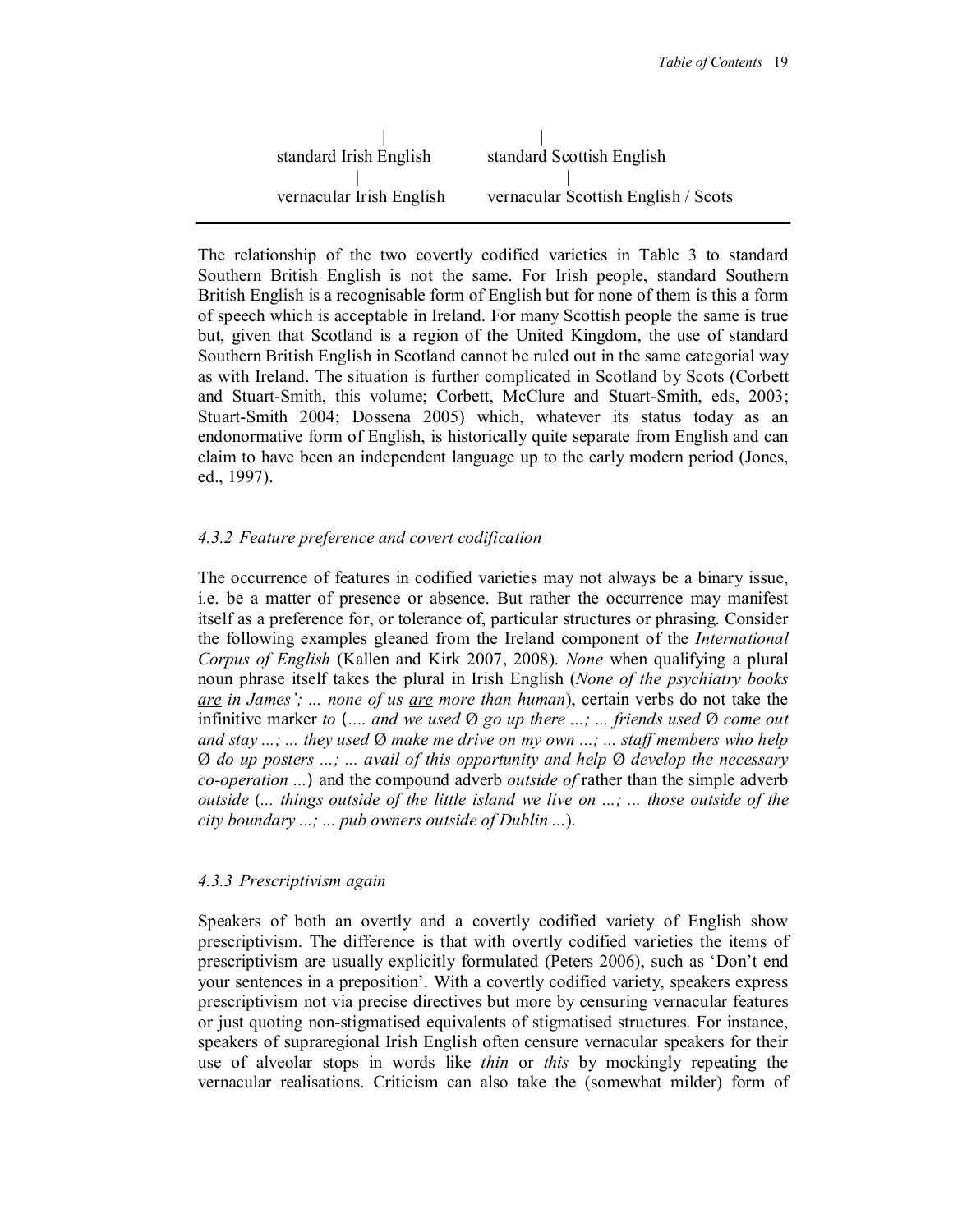repetition of the vernacular and the non-stigmatised form, as in the case of the habitual with *do*, e.g. 'It's not *He does be eating too much* it's *He eats too much*'.

### **4.4 Pluricentralism in contemporary English**

It is a truism that English is nowadays a pluricentric language (Leitner 1992, Clyne 1992) and that the many national and supraregional varieties around the world do not gravitate towards just one or the other exonormative form of English. This was previously that of England, then the United States came to form a further exonormative norm and has been such since the early twentieth century at least. The contrast between a British and an American norm can be seen in South-East Asia where a British model has largely held in Malaysia, Singapore and Hong Kong whereas an American model prevailed in The Philippines from 1898 onwards. But increasingly, there are regions which are not directly linked to Britain or the United States. For instance, the anglophone states of the South Pacific, see Hundt and Biewer (2007) and the discussion in Biewer, this volume. If anything, it is English in New Zealand / Australia (Biewer 2007) which acts as an exonormative guideline for the Polynesian island states, such as Fiji (Tent 2001; Geraghty, Mugler and Tent 2006), in which English has a publicly recognised position.

The rapid development of second language varieties of English (Sharma 2005) to near-native varieties, for instance in Singapore (Deterding 2007), has meant that anglophone locations in Asia may come to act as models for the larger regions in which they are to be found. The binary division between standard British or American English is increasingly less relevant for Asian countries but rather supraregional varieties which are identifiably Asian in character (Lim and Gisborne eds, 2009; Lange, this volume) may lead, and often are leading, the way. This development will of necessity bring with it a renewed consideration of what constitutes a native speaker of English today, see Lim (this volume).

# **5 Common themes in standard varieties**

## 5.1 The colonial leagacy

In many anglophone countries outside Europe the processs of standardisation is closely linked to critical attitudes to the former colonial power (Pennycook 1998). The historical introduction of English to such countries is often seen as linguistic imperialism (Phillipson 1992) which lives on in a covert form. At the very least the rise of standards in parts of Africa or Asia runs parallel to a rejection of the centricity of English (Moore ed., 2001), in either Britain or America, and is often linked to the rise of nationalism in overseas countries (Blommaert ed., 1999; Barbour and Carmichael, eds, 2000). However, despite the separation from major anglophone countries of the West and the empowerment of former colonies, prescriptivism may well accompany the formation of new codified varieties through education (Wolf and Igboanusi 2006), irrespective of their proximity to their historical progenitors. This already happened historically in the United States (Lippi-Green 1997) which in a way continued notions of linguistic purism which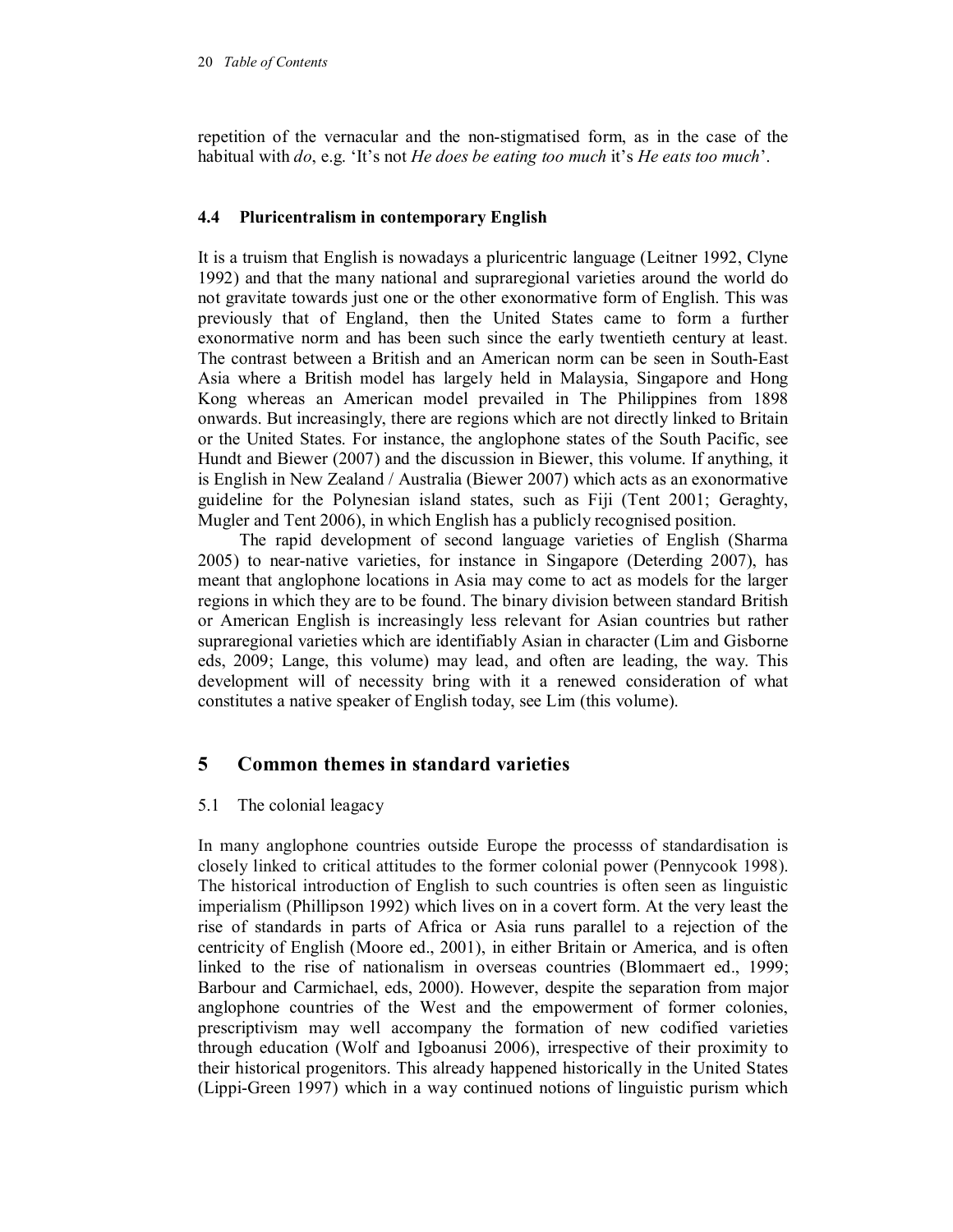existed and still exist in Britain as well (L. Milroy 1999).

### 5.2 Characteristics and domains of standard varieties

Although standards have arisen, and continue to arise, in very different social situations, there are many characteristics of such standards which are the same across the world. In all cases the standard is a supraregional variety which is free of any strongly vernacular associations. This is true even where a standard may historically be grounded in a particularly locality, such as London and the Home Counties with British English. Here the standard has become a sociolect and characterises usage in higher social groupings.

Standards are always non-stigmatised public varieties of language, they are the voice of authority (Milroy and Milroy 1999), the manifestation of correct language, they are regarded as logical and consistent and hence also employed as the medium for education. As such they act as yardsticks for linguistic conduct in their respective societies. Standards may also function as a vehicle of great literature though writers by no means keep to notions of standard in their countries. Rather it can be, as with Shakespeare in England, Dante in Italy, Cervantes in Spain or Pushkin in Russia, that the usage favoured by a great author is instrumental in the forging of a standard. Great literature might serve more the function of providing a noble pedigree, cf. the many appeals to Shakespeare's English in discussions of many varieties of English, not just standards (Schneider 2003b). These occur although Shakespeare used many structures which are no longer part of the present-day standard, such as multiple negation, double comparatives, periphrastic *do* and *be* as an auxiliary verb to mention just a few of the more prominent features of his language. Nonetheless, the association of a standard with literature provides support for the view that a standard is aesthetically pleasing, and certainly is when compared to dialects.

The link with great literature serves a further function for all standards: it emphasises that they lie at a remove from the present-day world and highlights the degree of linguistic lag which lends them respectability. This is the standard as nostalgia, a harkening back to supposedly classical forms of language. In this sense a standard is also the language of religious scripture, nowhere more clearly visible than in the model provided by the King James Bible in England for centuries after it appearance in 1611 (Crystal 2010).

#### 5.4 Changing standards again

Especially in their phonetic dimension standards of English are in a state of relative flux. Some of the changes are relatively slow, such as the gradual encroachment of glottalisation in Received Pronunciation (Wells 1994). But in other instances external triggers can lead to rapid change within a period of just some years. This was the case in Ireland in the 1990s where the sudden increase in prosperity and the attendant upward movement of individuals from lower social groups resulted in new varieties arising, first in Dublin and later spreading to the rest of the country (Hickey 1995). These changes became integrated into supraregional Irish English,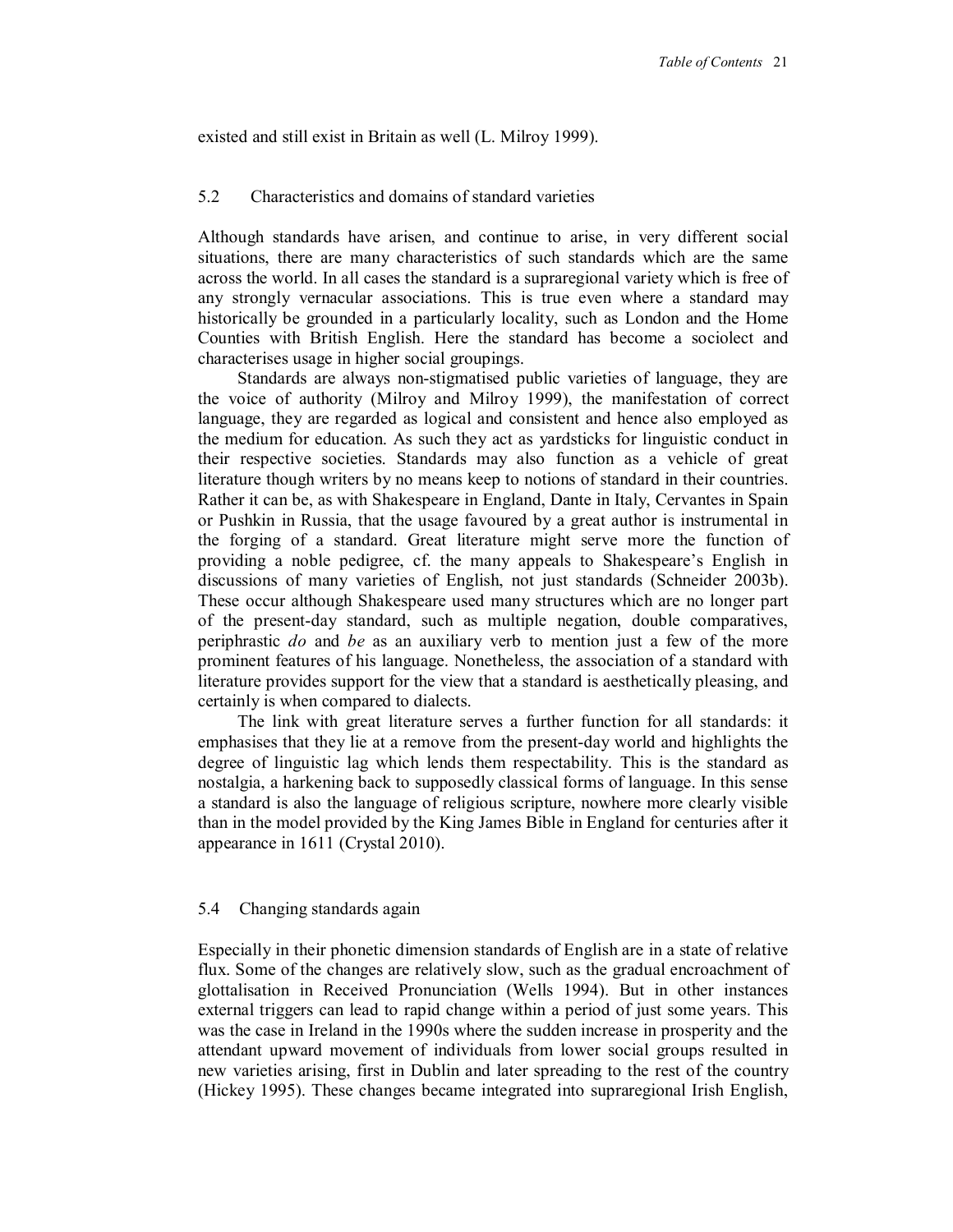the spoken standard in Ireland, changing its character in a number of key ways, e.g. by introduced raising among back vowels, the velarisation of syllable-final /l/ and the retroflexion of /r/.

Again for external reasons, the standard of English found in South Africa has undergone change in recent years and become restandardised (Bowerman, this volume). In this country there was a standard deriving from acrolectal varieties of White South African English (Bowerman 2004a, b) and this survived until the end of the apartheid era in 1994. Since then the empowerment of the black population and its increased presence in public has meant that features of Black South African English, such as a reduced vowel system and the absence of vowel length, have lost their stigma and become acceptable public usage.

There need not be clearly identifiable external triggers for change in all instances. More gradual developments may also be observable as is shown by the fine-grained phonetic analysis of standard and non-standard forms of Australian English offered by Cox and Palethorpe (this volume). This applies in particular to the variation in vowel realisations (Cox 1999).

Even in those countries where an overtly or covertly codified standard does not yet clearly exist, as with the anglophone nations of West Africa (Gut, this volume) and East Africa (Schmied, this volume), the nature of acrolectal English will continue to be dynamic, not least due to the enduring contrast between vernacular and non-vernacular forms of English (Schreier, this volume) which will fuel the development of supraregional forms of English in these countries.

Variation in acrolectal varieties of English in countries outside Europe and North America has been the focus of recent research. This has been the case for Caribbean varieties, for example, cf. Irvine (2004) which examines phonological variation in the Jamaican acrolect or Deuber (2009a) which does this in the same variety, but with reference to grammar. The use of standard English in education in Trinidad has also been investigated, see Deuber (2009b). Much of this research has been fuelled by the compilation of additional corpora within the framework of the *International Corpus of English* (this is the case with Trinidad just mentioned) which is specifically concerned with acrolectal varieties of English in anglophnoe countries. This type of research has also been extended into the domain of second language forms of English, see Mukherjee and Hundt (eds, 2011); Gut and Hundt (eds, forthcoming).

## **6 Conclusion**

The three centuries which have passed since the English language began to be codified as a standard have shown that this is a dynamic entity with inherent variation although its proponents would gladly view it as immutable. The reactions to this dynamism and variation, by standard supporters and scholars investigating variation and change, are various and range from defences of fixed usage to pleas for more linguistic tolerance.

The pluralistic conception of standard English is confirmed by the many variants which have arisen and continue to do so throughout the anglophone world and which are reflected in the title of this book. For all the countries which work with the notion of standard English one can offer an operational definition of such a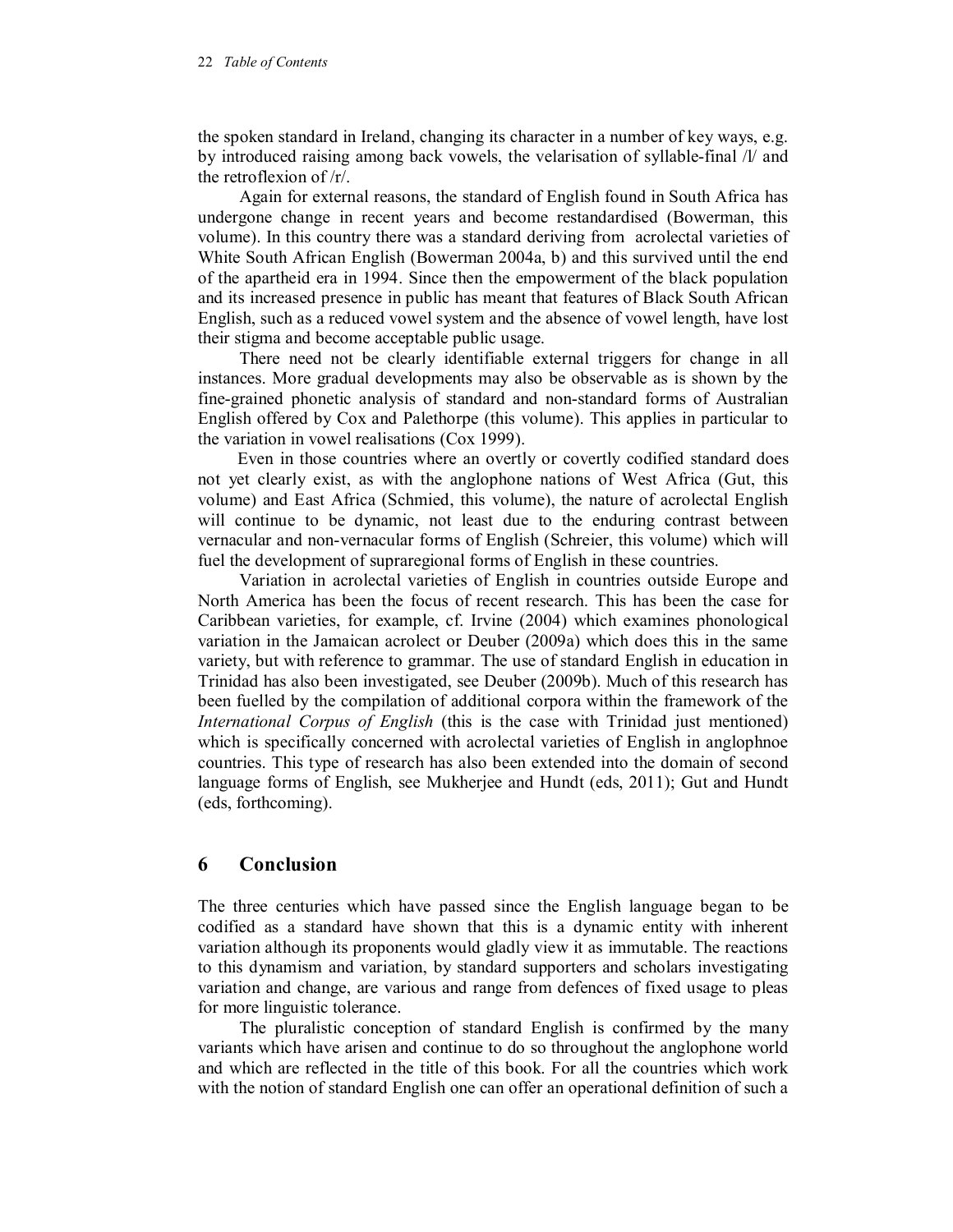standard, especially in its endonormative spoken form, namely as non-stigmatised public usage in the country in question. Of course the dynamic nature of any standard means that this usage is subject to constant revision. It is this adjustment to ongoing change which makes standards of English entities which have to be continually redefined and repositioned and which ultimately renders them rewarding objects of linguistic research.

### **References**

- Adams, Karen L. and Daniel T. Brink (eds) 1990. *Perspectives on Official English: the Campaign for English as the Official Language of the USA*. Berlin: Mouton de Gruyter.
- Algeo, John 2006. *British or American English? A Handbook of Word and Grammar Patterns*. Cambridge: Cambridge University Press.
- Ammon, Ulrich and Klaus J. Mattheier (eds) 2003. *Sprachstandards / Language Standards*. Tübingen: Max Niemeyer.
- Barbour, Stephen and Cathie Carmichael (eds) 2000. *Language and Nationalism*. Cambridge: Oxford University Press.
- Bauer, Laurie 1994. *Watching English Change. An Introduction to the Study of Linguistic Change in Standard Englishes in the Twentieth Century.* London: Longman.
- Beal, Joan 2019. 'Three hundred years of prescriptivism (and counting)', in: Ingrid Tieken-Boon van Ostade and Wim Van der Wurff (eds) *Current Issues in Late Modern English*. Bern: Peter Lang, pp. 35-56.
- Beal, Joan 2010. 'Prescriptivism and the suppression of variation', in: Hickey (ed., 2010a), pp. 21-37.
- Beal, Joan C. 2004a. *English in: Modern Times 1700-1945.* London: Edward Arnold.
- Beal, Joan C. 2004b. '"Marks of disgrace": Attitudes to non-standard pronunciation in eighteenth- century pronouncing dictionaries', in: Dossena and Lass (eds), pp. 329-49.
- Beal, Joan, Carmela Nocera and Massimo Sturiale (eds) 2008. *Perspectives on Prescriptivism*. Frankfurt: Peter Lang.
- Bex, Tony and Richard Watts (eds) 1999. *Standard English. The Widening Debate*. London: Routledge.
- Biewer, Carolin 2007. 'South Pacific Englishes the influence of New Zealand English and the Oceanic substrate languages', *New Zealand English Journal* 21: 58-63.
- Blommaert, Jan (ed.) 1999. *Language ideological debates*. Berlin: Mouton-de Gruyter.
- Blount, Thomas 1656. *Glossographia; or a Dictionary, interpreting all such Hard Words*. London: Printed by The Newcomb. Reprinted in 1969 by The Scolar Press (Menston).
- Boberg, Charles 2000. 'Geolinguistic diffusion and the U.S.-Canada border', *Language Variation and Change* 12: 1-24.
- Bolton, Kingsley and Braj B. Kachru 2006. *World Englishes. 6 vols.*. *Critical Concepts in Linguistics.* London: Routledge.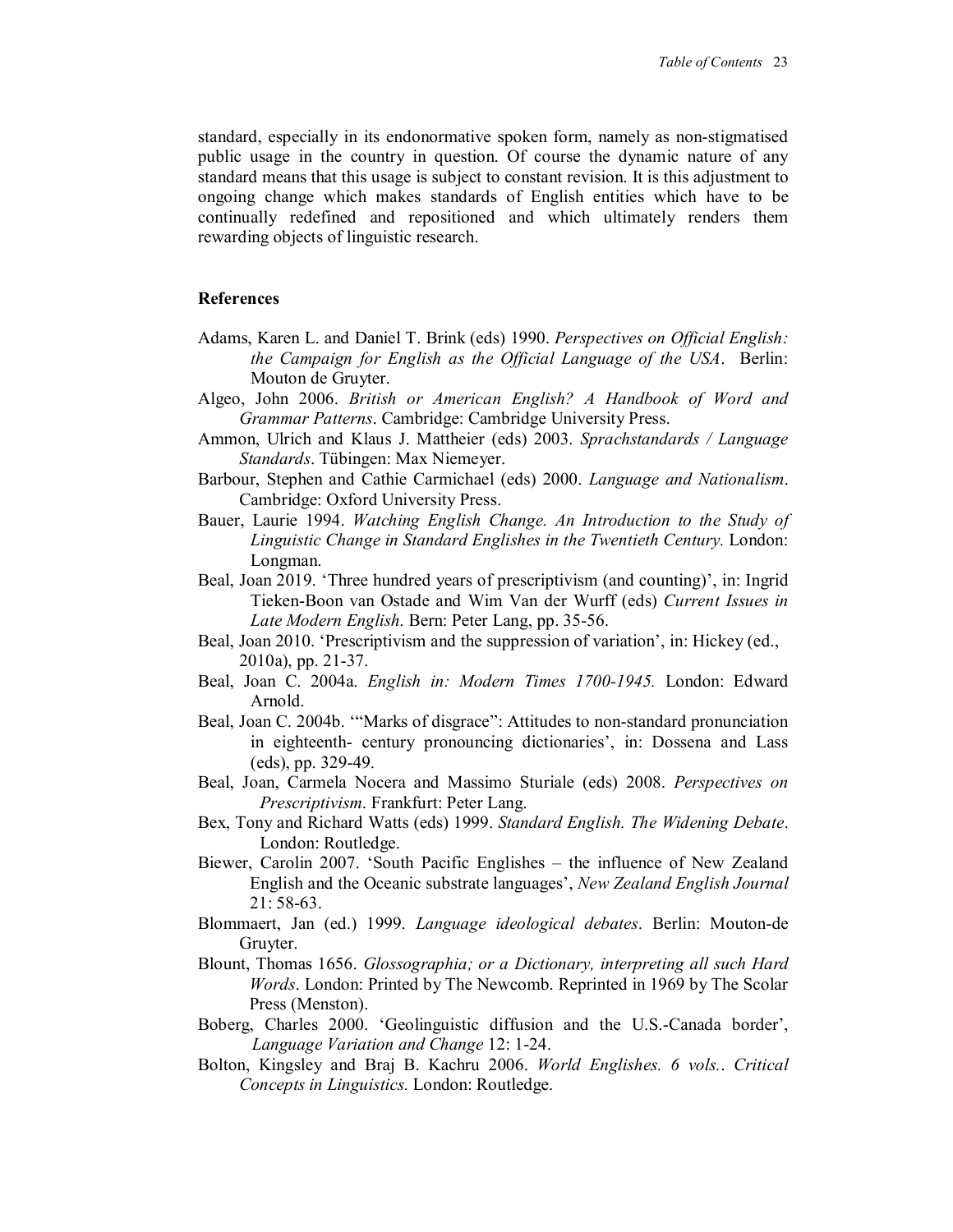- Bowerman, Sean 2004. 'White South African English: morphology and syntax' in: Kortmann et al. (eds), pp. II: 472-487.
- Bowerman, Sean 2004. 'White South African English: phonology' in: Kortmann et al. (eds), pp. I: 164-176.
- Brewer, Charlotte 2007. *Treasure-House of the Language: The Living OED*. New Haven, CT: Yale University Press.
- Brown, Richard 1700. *The English School Reformed*.
- Bullokar, John 1616. *An English Expositor*: *Teaching the Interpretation of the Hardest Words in our Language*. London: Iohn Legatt.
- Burrell, Arthur 1891. *Recitation. A Handbook for Teachers in Public Elementary School*. London: Griffin.
- Cheshire, Jenny 1999. 'Spoken Standard English', in: Bex and Watts (eds), pp. 129-148.
- Cheshire, Jenny and Dieter Stein (eds) 1997. *Taming the Vernacular. From Dialect to Written Standard*. London: Longman.
- Claridge, Claudia and Merja Kytö 2010. 'Non-standard language in earlier English', in: Hickey (ed., 2010b), pp. 15-42.
- Clyne, Michael (ed) 1992. *Pluricentric Languages: Differing Norms in Different Nations*. Berlin: Mouton de Gruyter.
- Coles, Elisha 1676. *An English Dictionary*. London: Printed for Samuel Crouch. Reprinted in 1971 byThe Scolar Press.
- Cooley, Marianne 1992. 'Emerging standard and subdialectal variation in Early American English'. *Diachronica* 9.2: 167-187.
- Corbett, John, J. Derrick McClure and Jane Stuart-Smith (eds) 2003. *The Edinburgh Companion to Scots.* Edinburgh: Edinburgh University Press.
- Cox, Felicity M. 1999. 'Vowel change in Australian English', *Phonetica* 56: 1-27.
- Crawford, James 1992. *Language Loyalties: a Source Book on the Official English Controversy.* Chicago: University of Chicago Press.
- Crowley, Tony 1989. *The Politics of Discourse. The Standard Language Question in British Cultural Debates*. London.
- Crowley, Tony 2003. *Standard English and the Politics of Language.* Second edition. London: Palgrave Macmillan.
- Cruttenden, Alan 2008. *Gimson's Pronunciation of English.* Seventh edition. London: Arnold.
- Crystal, David 2004. *Stories of English*. Harmondsworth: Penguin.
- Crystal, David 2006. *The Fight for English: How language pundits Ate, Shot and Left*. Oxford: Oxford University Press.
- Crystal, David 2010. *Begat. The King James Bible and the English Language.* Oxford: Oxford University Press.
- Culpeper, Jonathan and Merja Kytö 2010. *Early Modern English Dialogues: Spoken Interaction as Writing*. Cambridge: Cambridge University Press.
- Davies, Constance 1970 [1934] *English Pronunciation. From the Fifteenth to the Eighteenth Century. A Handbook to the Study of Historical Grammar*. Westport, CT: Greenwood Press.
- Defoe, Daniel 1724-27. *A Tour Thro' the Whole Island of Great Britain.* London. Deterding, David 2007. *Singapore English*. Edinburgh University Press.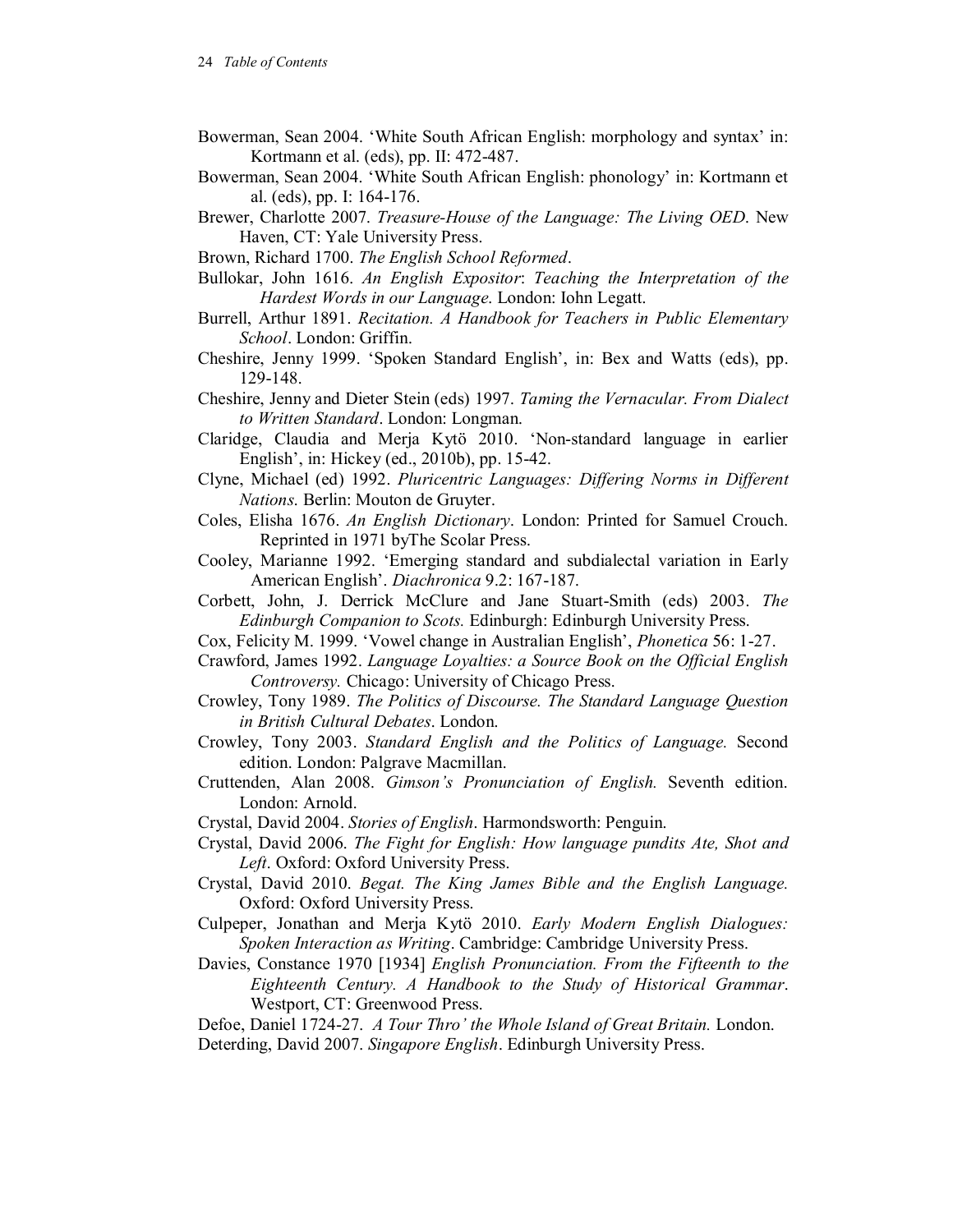- Deuber, Dagmar 2009a. '"The English we speaking": Morphological and syntactic variation in educated Jamaican speech', *Journal of Pidgin and Creole Languages* 24.1:1-52.
- Deuber, Dagmar 2009b. 'Standard English in the secondary school in Trinidad: Problems – properties – prospects', in: Thomas Hoffmann and Lucia Siebers (eds) *World Englishes – Problems, Properties and Prospects.* Amsterdam: John Benjamins, pp. 83-104.
- Deumert, Ana and Wim Vandenbussche (eds) 2003. *Germanic Standardizations. Past to Present*. Amsterdam: John Benjamins.
- Deumert, Ana and Wim Vandenbussche 2003. 'Research directions in the study of language standardization', in Deumert and Vandenbussche (eds), pp. 455-69.
- Dossena, Marina 2005. *Scotticisms in Grammar and Vocabulary*. Edinburgh: John Donald.
- Dossena, Marina and Charles Jones (eds) 2003. *Insights into Late Modern English*, Frankfurt am Main: Peter Lang.
- Dziubalska-Kolaczyk, Katarżyna and Joanna Przedlacka (eds) 2005. *English Pronunciation Models: A Changing Scene.* Frankfurt: Peter Lang.
- Ellis, Alexander J. 1869-1889. *On Early English Pronunciation. Vol 1-5*. London: Asher and Co. for the Philological Society, Trübner and Co. for the Early English Text Society.
- Elspaß, Stephan, Nils Langer, Joachim Scharloth and Wim Vandenbussche (eds) 2007. *Germanic Language Histories 'from Below' (1700-2000)*. Berlin: Mouton de Gruyter.
- Fabricius, Anne 2002. 'Ongoing change in modern RP: Evidence for the disappearing stigma of *t*-glottalling', *English World-Wide* 23: 115-36.
- Fairclough, Norman 2001 [1989]. *Language and Power*. Harlow, Essex: Pearson Education.
- Fanego, Teresa 2010. 'Variation in sentential complements in eighteenth- and nineteenth-century English: a processing-based explanation', in: Hickey (ed., 2010a), pp. 200-220.
- Fisher, John H. 1996. *The Emergence of Standard English.* Lexington: University of Kentucky Press.
- Fowler, Henry 1965 [1926]. *Fowler's Modern English Usage.* Second edition, edited by Ernest Gowers. Cambridge: Oxford University Press.
- Fowler, Henry 1996 [1926]. *Fowler's Modern English Usage.* Third edition, edited Robert Burchfield. Oxford: Clarendon Press.
- Fowler, Henry 2009 [1926]. *Fowler's Modern English Usage. The Classic First Edition.* Edited by David Crystal. Oxford: Oxford University Press.
- Garvin, Paul L. 1993. 'A conceptual framework for the study of language standardization', *International Journal of the Sociology of Language* 100/101: 37-54.
- Geraghty, Paul, Frances Mugler and Jan Tent 2006. *Macquarie Dictionary of English in the Fiji Islands*. Sydney: Macquarie Library Pty Ltd.
- González-Díaz, Victorina 2008. 'On normative grammarians and the double marking of degree', in Tieken-Boon van Ostade (ed.), pp. 289-309.
- Graham, William 1837. *Principles of Elocution*.
- Gramley, Stephan 2001. *The Vocabulary of World English*. London: Arnold.
- Gut, Ulrike 2011. 'Studying structural innovations in New English varieties', in: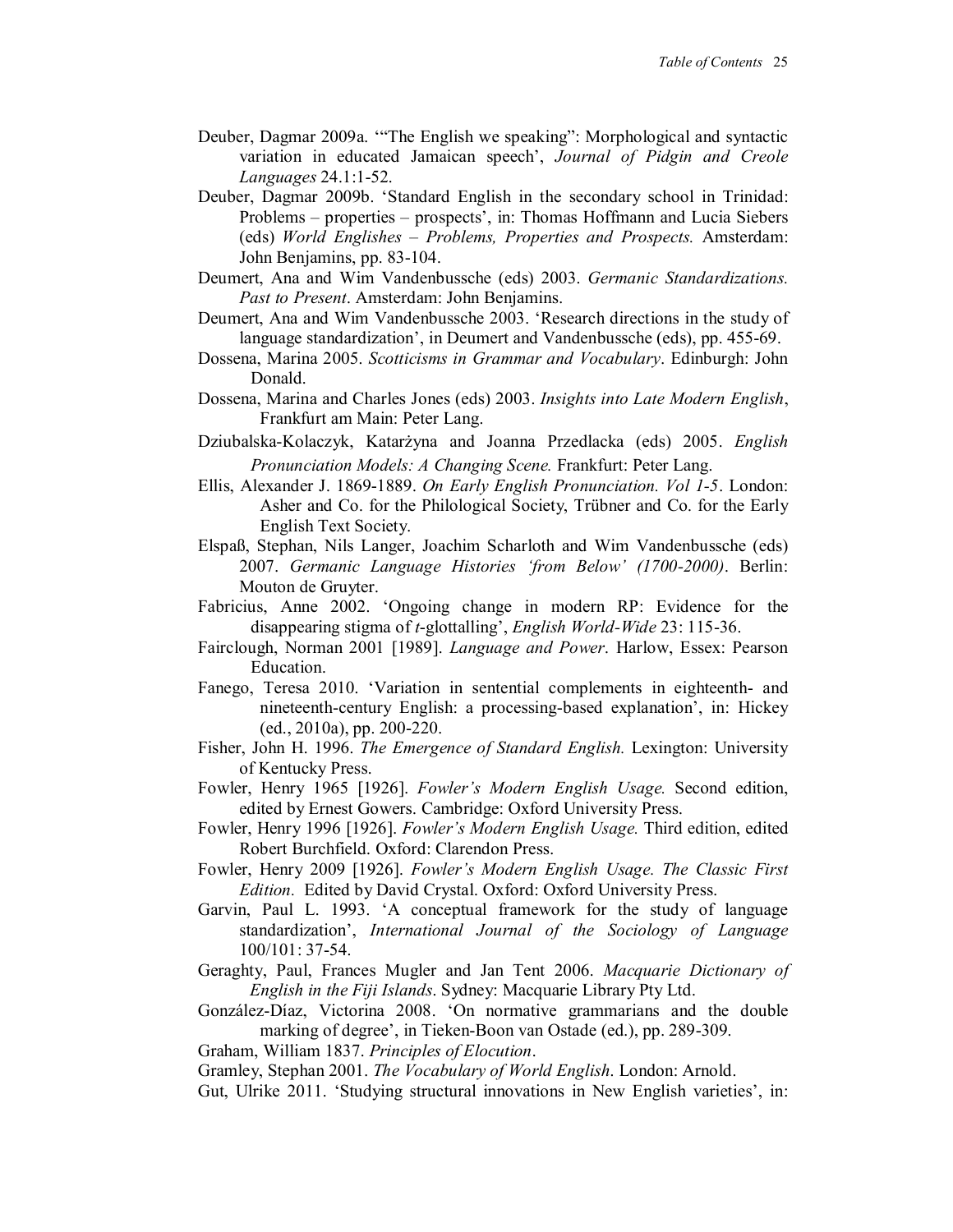Mukherjee, Joybrato and Marianne Hundt (eds) *Exploring Second-Language Varieties of English and Learner Englishes: Bridging a Paradigm Gap*. Amsterdam: John Benjamins.

- Gut, Ulrike and Marianne Hundt (eds) forthcoming. *Mapping Unity and Diversity of New Englishes World-Wide*. Amsterdam: John Benjamins.
- Guy, Gregory 2011. 'Language, social class, and status', in: Rajend Mesthrie (ed.) *The Cambridge Handbook of Sociolinguistics* Cambridge: Cambridge University Press, pp. 159-185.
- Harder, Jayne C. 1977. 'Thomas Sheridan: a chapter in the saga of Standard English', *American Speech* 52.1/2: 65-75.
- Haugen, Einar 2003 [1966]. 'Dialect, language, nation', in Paulston and Tucker (eds), pp. 411-22. First printed in *American Anthropologist* 68.6: 922-35.
- Hickey, Raymond (ed.) 2004. *Legacies of Colonial English.* Cambridge: Cambridge University Press.
- Hickey, Raymond (ed.) 2010a. *Eighteenth-Century English. Ideology and Change*. Cambridge: Cambridge University Press.
- Hickey, Raymond (ed.) 2010b. *Varieties of English in Writing. The Written Word as Linguistic Evidence*. Amsterdam: John Benjamins.
- Hickey, Raymond 2003. 'How do dialects get the features they have? On the process of new dialect formation', in Raymond Hickey (ed.) *Motives for language change*. Cambridge: Cambridge University Press, pp. 213-39.
- Hickey, Raymond 2004. *A Sound Atlas of Irish English.* Berlin and New York: Mouton de Gruyter.
- Hickey, Raymond 2005. *Dublin English. Evolution and Change*. Amsterdam: John Benjamins.
- Hickey, Raymond 2008. 'Feature loss in nineteenth century Irish English', in: Terttu Nevalainen, Irma Taavitsainen, Päivi Pahta and Minna Korhonen (eds) *The Dynamics of Linguistic Variation: Corpus Evidence on English Past and Present.* Amsterdam: John Benjamins, pp. 229-243.
- Hickey, Raymond 2010. 'Attitudes and concerns in eighteenth-century English', in: Raymond Hickey (ed.), pp. 1-20.
- Hickey, Raymond 2012. 'Supraregionalisation', in: Laurel Brinton and Alexander Bergs (eds) *Historical Linguistics of English.* HSK series. Berlin: de Gruyter.
- Holmberg, Börje 1964. *On the Concept of Standard English and the History of Modern English Pronunciation.* Lund: Gleerup.
- Huber, Magnus 2009. *A short guide to* The Old Bailey Corpus. University of Giessen.
- Hundt, Marianne and Carolin Biewer 2007. 'The dynamics of inner and outer circle varieties in the South Pacific and East Asia', in: *Corpus Linguistics and the Web,* Marianne Hundt, Nadja Nesselhauf and Carolin Biewer (eds.) Amsterdam: Rodopi, pp. 249-269.
- Ihalainen, Ossi 1994. 'The dialects of England since 1776', in: Burchfield (ed.), pp. 197-274.
- Irvine, Alison 2004. 'A good command of the English language: Phonological variation in the Jamaican acrolect', *Journal of Pidgin and Creole Languages* 19.1: 41-76.
- Johnson, Samuel 1747. *The Plan of a Dictionary of the English Language.* London.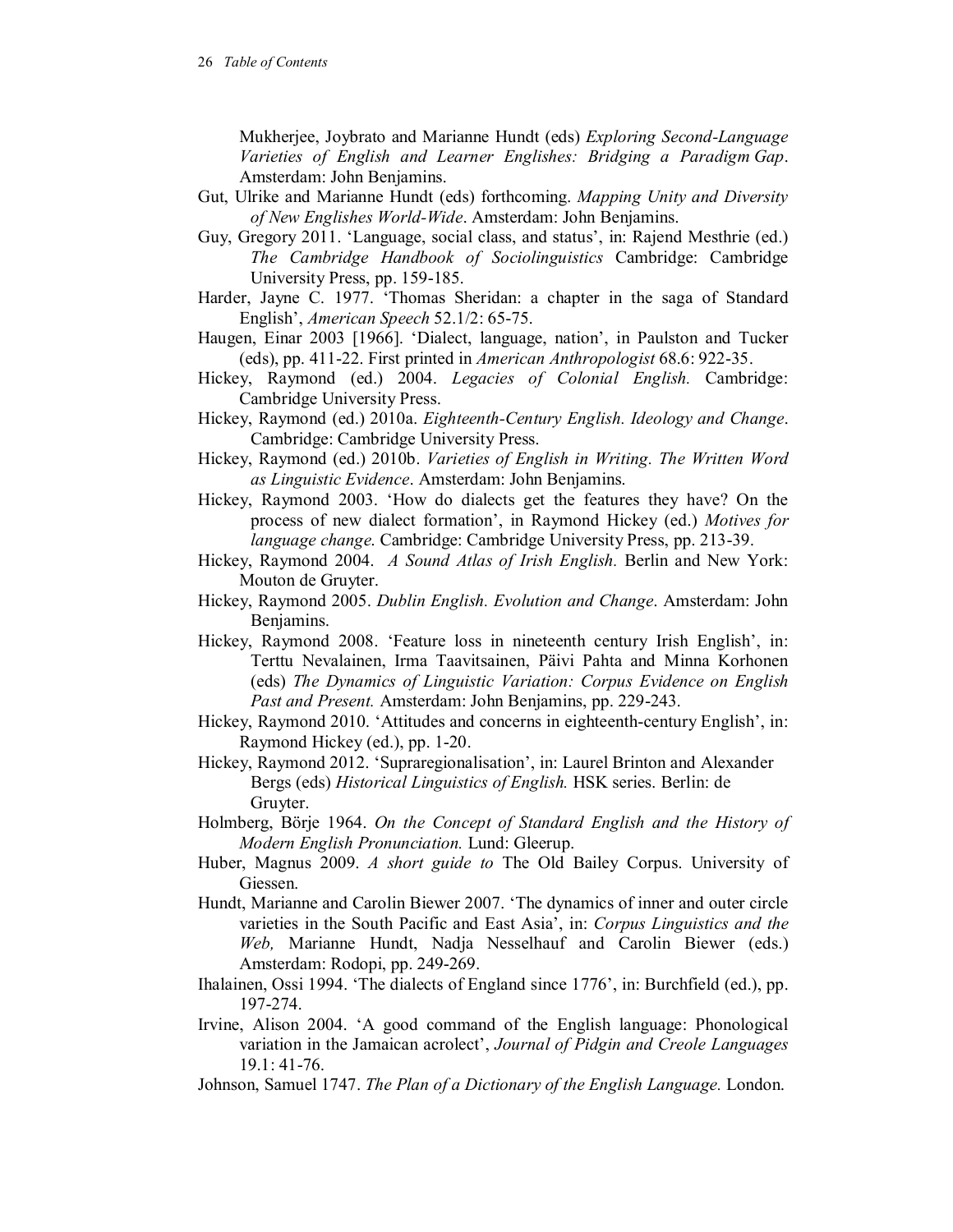Johnson, Samuel 1755. *A Dictionary of the English Language.* London.

- Jones, Charles (ed.) 1997. *The Edinburgh History of the Scots Language*. Edinburgh: University Press.
- Jones, Charles 2006. *English Pronunciation in the Eighteenth and Nineteenth Centuries.* Basingstoke: Palgrave Macmillan.
- Jones, Daniel 1909. *The Pronunciation of English*. Cambridge: Cambridge University Press.
- Jones, Daniel 1917. *An English Pronouncing Dictionary on Strictly Phonetic Principles.* London.
- Jones, Daniel 1976 [1919]. *Outline of English Phonetics.* Ninth edition. Cambridge: Cambridge University Press.
- Joseph, John E. 1987. *Eloquence and Power. The Rise of Language Standards and Standard Language*. London: Pinter.
- Kachru, Braj B., Yamuna Kachru and Cecil L. Nelson (eds) 2006. *The Handbook of World Englishes*. Oxford: Blackwell.
- Kachru, Yamuna and Larry E. Smith 2008. *Cultures, Contexts, and World Englishes.* London: Routledge.
- Kallen, Jeffrey and John M. Kirk 2008. *ICE-Ireland: A User's Guide*. Belfast: Queen's University Press.
- Kallen, Jeffrey L. and John M. Kirk (2007) 'ICE-Ireland: Local variations on global standards', in: Joan C. Beal, Karen P. Corrigan and Hermann L. Moisl (eds) *Creating and Digitizing Language Corpora*, vol. 1: *Synchronic Databases*. London: Palgrave Macmillan, pp. 121-162.
- Kersey, John 1708. *Dictionarium Anglo-Britannicum*. London: W. Wilde.
- Kirkpatrick, Andy 2007. *World Englishes: Implications for International Communication and English Language Teaching.* Cambridge: Cambridge University Press.
- Kortmann, Bernd, Kate Burridge, Rajend Mesthrie, Edgar W. Schneider and Clive Upton (eds) 2004. *A Handbook of Varieties of English. Volume 1: Phonology, Volume 2: Morphology and Syntax.* Berlin / New York: Mouton de Gruyter.
- Kretzschmar Jr., William A. 2004. 'Standard American English pronunciation', in: Kortmann et al. (eds), pp. I: 257-269.
- Leech, Geoffrey, Marianne Hundt, Christian Mair, Nicholas Smith 2009. *Change in Contemporary English: A Grammatical Study.* Cambridge: Cambridge University Press.
- Leitner, Gerhard 1992. 'English as a pluricentric language', in: Clyne (ed.), pp. 179-237.
- Lim, Lisa and Nikolas Gisborne (eds) 2009. *The Typology of Asian Englishes*. Special issue of *English World-Wide* 30.2.
- Linn, Andrew R. and Nicola McLelland (eds) 2002. *Standardization. Studies from the Germanic Languages*. Amsterdam: John Benjamins.
- Lippi-Green, Rosina 1997. *English with an Accent; Language, Ideology, and Discrimination in the United States.* London: Routledge.
- Lowth, Robert 1995 [1762]. *A Short Introduction to English Grammar*. Reprint. London.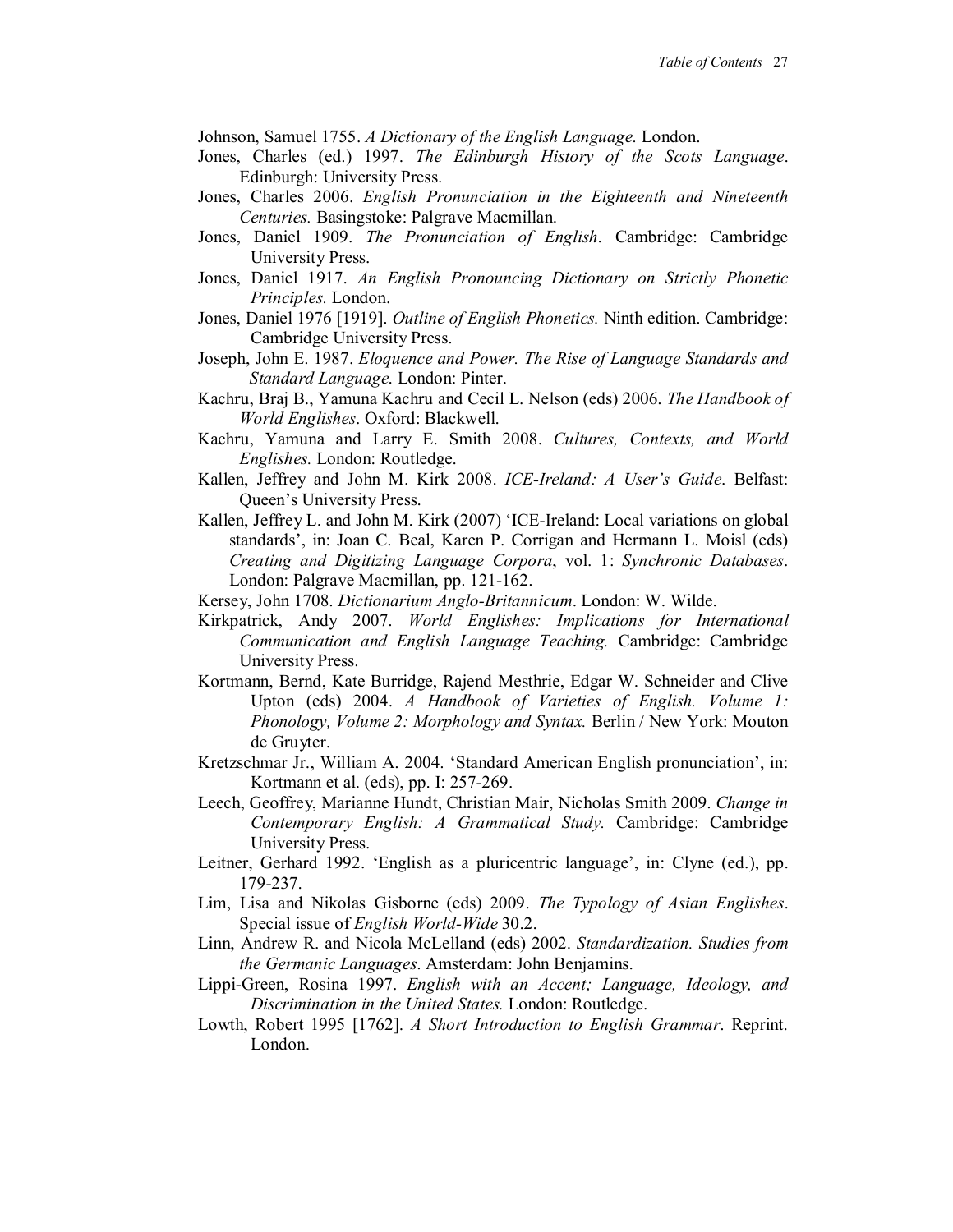- Mason, John M. 1748. *An Essay on Elocution, Or, Pronunciation intended chiefly for the Assistance of those who instruct others in the Art of Reading. And of those who are often called to speak in Publick.* London.
- Mazzon, Gabriella 1993. 'English in Malta', *English World-Wide* 14: 171-208.
- McArthur, Tom 1998. *The English Languages*. Cambridge: Cambridge University Press.
- McColl Millar, Robert 2005. *Language, Nation and Power. An Introduction.*  London: Palgrave Macmillan.
- Melchers, Gunnel and Nils-Lennart Johannesson (eds) 1994. *Nonstandard Varieties of Language*. Stockholm: Almqvist and Wiksell.
- Melchers, Gunnel and Philip Shaw 2011 [1999]. *World Englishes*. London: Hodder Education.
- Mesthrie, Rajend and Rakesh M. Bhatt 2008. *World Englishes. An Introduction to New Language Varieties.* Cambridge: Cambridge University Press.
- Milroy, James 1999. 'The consequences of standardisation in descriptive linguistics', in Bex and Watts (eds), pp. 16-39.
- Milroy, James 2001. 'Language ideologies and the consequences of standardization', *Journal of Sociolinguistics* 5.4: 530-555.
- Milroy, James and Lesley Milroy 1999. *Authority in Language.* Third edition. London: Routledge.
- Milroy, James, Lesley Milroy and Sue Hartley 1994. 'Local and supra-local change in British English: the case of glottalisation', *English World-Wide* 15: 1-33.
- Milroy, Lesley 1999. 'Standard English and language ideology in Britain and the United States', in: Bex and Watts (eds), pp. 173-206.
- Molencki, Rafał 2003. 'Proscriptive prescriptivists: On the loss of the "pleonastic" perfect infinitive in counterfactual constructions in Late Modern English', in: Dossena and Jones (eds), pp. 175-196.
- Moore, Bruce (ed.) 2001 *Who's Centric now? The Present state of Post-colonial Englishes.* Oxford: Oxford University Press, pp. 241-268.
- Mugglestone, Lynda 2003. *Talking Proper. The Rise of Accent as Social Symbol*. Second edition. Cambridge: Oxford University Press.
- Mugglestone, Lynda 2006. *The Oxford History of the English Language*. Cambridge: Oxford University Press.
- Nevalainen, Terttu 2003. 'English', in: Ana Deumert and Wim Vandenbussche (eds) *Germanic Standardizations. Past and Present*. Amsterdam: John Benjamins, pp. 127-56.
- Paulston, Christina Bratt and G. Richart Tucker (eds) 2003. *Sociolinguistics. The essential readings*. Oxford: Blackwell.
- Pennycook, Alastair 1998. *English and the Discourses of Colonialism.* London: Routledge.
- Percy, Carol 2010. 'Women's grammars', in: Hickey (ed., 2010a), pp. 38-58.
- Peters, Pam 2006. 'English usage: Prescriptivism and descriptivism', in: Aarts and McMahon (eds), pp. 759-780.

Phillipson, Robert 1992. *Linguistic Imperialism*. Oxford: University Press.

Pyles, Thomas and John Algeo 1993 [1964]. *The Origins and Development of the English Language*. 4th edition. Harbourt, Brace, Jovanovich.

Ray, John 1674. *A Collection of English Words not Generally Used.* London. Rice, John 1763. *An Introduction to the Art of Reading with Energy and Propriety.*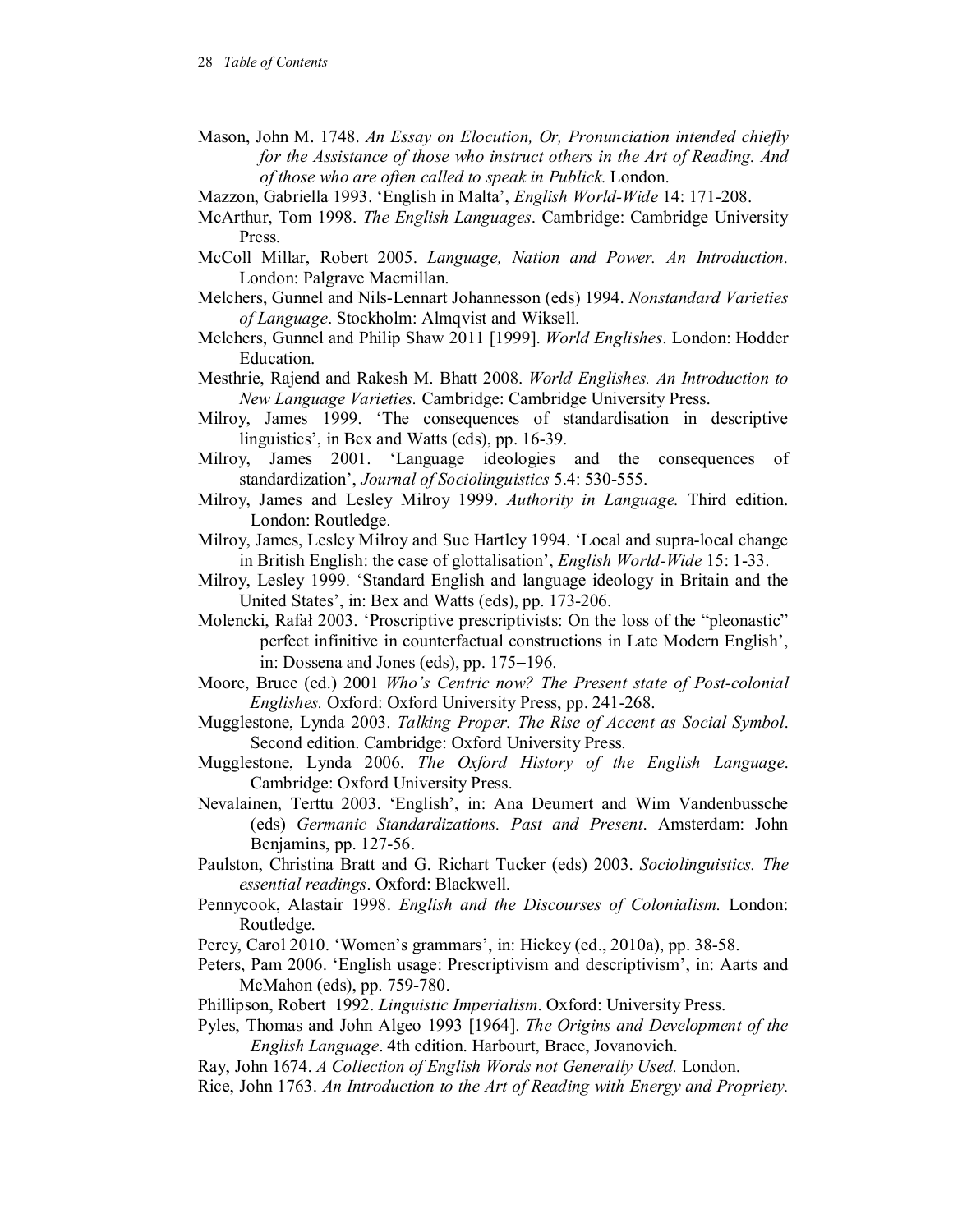London: J. and R. Tonson.

- Rogers, Nicholas 2002. 'The middling orders', in Harry Thomas Dickinson (ed.) 2002. *A Companion to Eighteenth-Century Britain*. Oxford: Blackwell, pp. 172-182.
- Ruiz, Richard 1990. 'Official languages and language planning', in: Adams and Brink (eds), pp. 11-25.
- Schneider, Edgar W. (ed.) 1997. *Englishes around the world. 2 vols*. Amsterdam: John Benjamins.
- Schneider, Edgar W. 2003a. 'The dynamics of New Englishes: From identity construction to dialect birth', *Language* 79.2: 233-281
- Schneider, Edgar W. 2003b. 'Shakespeare in the coves and hollows? Toward a history of Southern English', in: Stephen Nagle and Sara Sanders (eds) *English in the Southern United States*. Cambridge: Cambridge University Press, pp. 17-35.
- Schneider, Edgar W. 2007. *Postcolonial English. Varieties around the World*. Cambridge: Cambridge University Press.
- Sharma, Devyani 2005. 'Dialect stabilization and speaker awareness in non-native varieties of English', *Journal of Sociolinguistics* 9.2: 194-224.
- Sheridan, Thomas 1756. *British Education: or, the Source of the Disorders of Great Britain. Being an Essay towards Proving that the Immorality, Ignorance, and False Taste, which so Generally Prevail, and the Natural and Necessary Consequences of the Present Defective System of Education.* Dublin: George Faulkner.
- Sheridan, Thomas 1762. *A Course of Lectures on Elocution*. Hildesheim: Georg Olms, 1970.
- Sheridan, Thomas 1780. *A General Dictionary of the English Language*. *2 vols*. Menston: The Scolar Press, 1967.
- Silva, Penny (ed.) 1996. *A Dictionary of South African English*. Cambridge: Oxford University Press.
- Smart, Benjamin H. 1836. *Walker Remodelled. A New Critical Pronouncing Dictionary of the English Language.* London: T. Cadell.
- Smart, Benjamin H. 1842. *The Practice of Elocution.* Fourth edition. London: Longman, Brown, Green and Longmans.
- Stein, Dieter and Ingrid Tieken-Boon van Ostade (eds) 1994. *Towards a Standard English 1600*-*1800.* Berlin: Mouton de Gruyter.
- Stuart-Smith, Jane 2004. 'Scottish English: phonology' in: Kortmann et al. (eds), pp. I: 47-67.
- Swift, Jonathan 1712. *A Proposal for Correcting, Improving and Ascertaining the English Language*. Reprinted in 1969 by The Scolar Press (Menston).
- Tent, Jan 2001. 'The current state of English in Fiji', in: Moore (ed.), pp. 241-268.
- Tieken-Boon van Ostade, Ingrid 2006a. 'English at the onset of the normative tradition', in: Mugglestone (ed.), pp. 240-73.
- Tieken-Boon van Ostade, Ingrid 2006b. 'Eighteenth-century prescriptivism and the norm of correctness', in: Ans van Kemenade and Bettelou Los (eds.), *The Handbook of the History of English*. Oxford: Blackwell, pp. 539-557.
- Tieken Boon-van Ostade, Ingrid 2010a. 'Lowth as an icon of prescriptivism', in: Hickey (ed., 2010a), pp. 73-88.
- Tieken Boon-van Ostade, Ingrid 2010b. 'Eighteenth-century women and their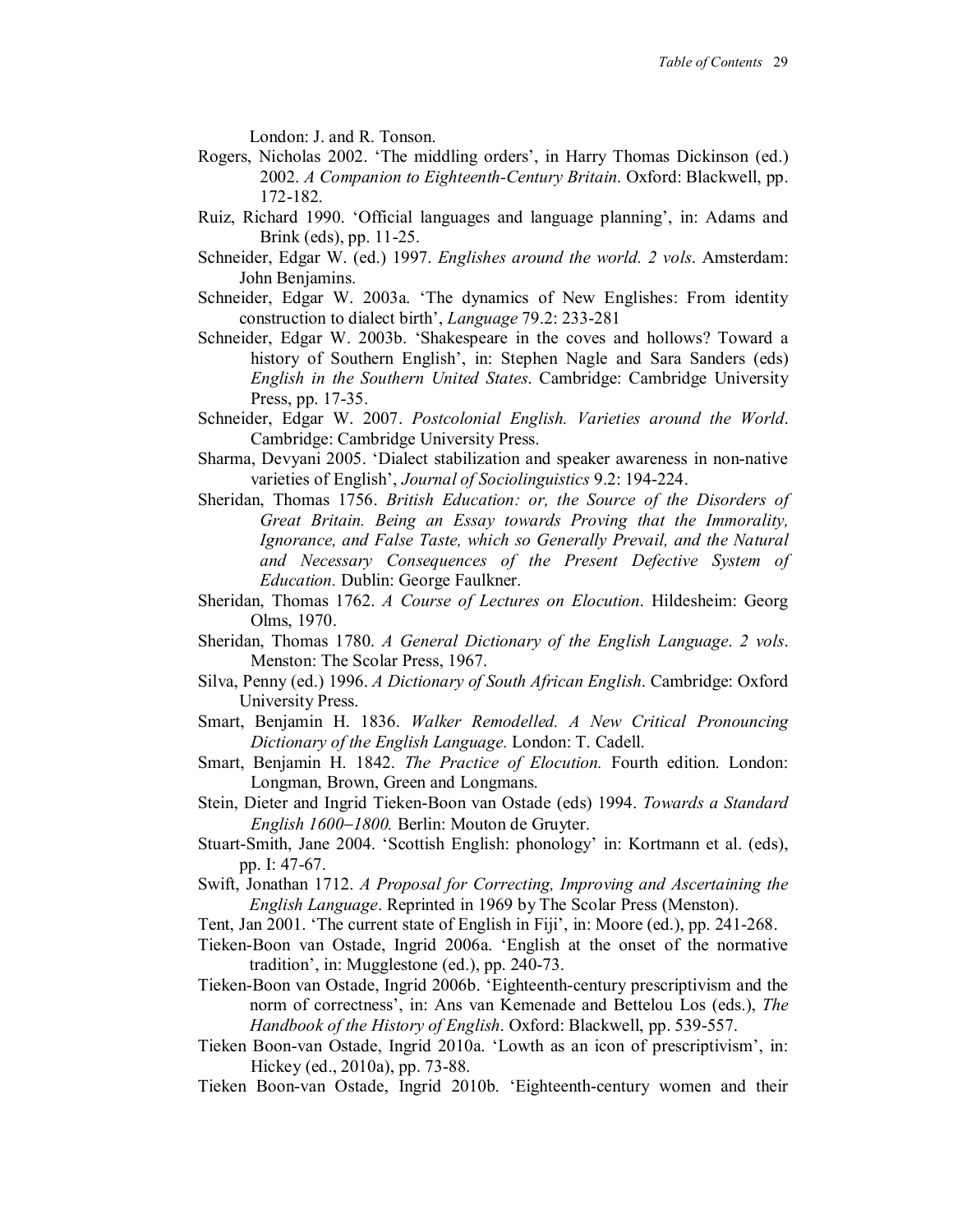norms of correctness', in: Hickey (ed., 2010a), pp. 59-72.

- Tieken-Boon van Ostade, Ingrid (ed.) 2008. *Grammars, Grammarians and GrammarWriting in Eighteenth-Century England.* Berlin: Mouton de Gruyter.
- Tieken-Boon van Ostade, Ingrid 2011. *The Bishop's Grammar. Robert Lowth and the Rise of Prescriptivism in English*. Oxford: Oxford University Press.
- Tristram, Hildegard L. C. (ed.) 1997. *The Celtic Englishes*. Heidelberg: Carl Winter.
- Tristram, Hildegard L. C. (ed.) 2000. *The Celtic Englishes II*. Heidelberg: Carl Winter.
- Tristram, Hildegard L. C. (ed.) 2003. *The Celtic Englishes III*. Heidelberg: Carl Winter.
- Truss, Lynne 2003. *Eats Shoots and Leaves*. *The Zero Tolerance Approach to Punctuation*. London: Profile Books.
- Tucker, Abraham 1773. *Vocal Sounds*. London: Printed by T. Jones. Reprinted in 1969 by The Scolar Press (Menston).
- Upton, Clive, William A. Kretzschmar, Jr. and Rafał Konopka 2001. *Oxford Dictionary of Pronunciation for Current English*. Oxford: Oxford University Press.
- Walker, John 1781. *Elements of Elocution.* London.
- Walker, John 1791. *A Critical Pronouncing Dictionary of the English Language*. Menston: The Scolar Press.
- Watts, Richard and Peter Trudgill (eds) 2002. *Alternative Histories of English*. London: Routledge.
- Webster, Noah 1789. *Dissertations of the English Language.* Boston: Thomas.
- Webster, Noah 1828. *American Dictionary of the English Language.* New York: Converse.
- Wells, John C. 1982. *Accents of English.* 3 Vols. Cambridge: Cambridge University Press.
- Wells, John C. 1994. 'The Cockneyfication of R.P.?', in: Gunnel Melchers and Nils-Lennart Johannesson (eds) 1994. *Nonstandard Varieties of Language*. Stockholm: Almqvist and Wiksell, pp. 198-205.
- Wells, John C. 2000. *Longman Pronunciation Dictionary*. Second edition. Harlow: Pearson Education Limited.
- Whyte, Samuel 1800. *An Introductory Essay on the Art of Reading, and Speaking in Public.* Dublin.
- Wolf, Hans-Georg and Herbert Igboanusi 2006. 'Empowerment through English A realistic view of the educational promotion of English in post-colonial contexts: the case of Nigeria', in: Martin Pütz, Joshua A. Fishman and JoAnne Neff-van Aertselaer (eds) *'Along the Routes to Power'. Explorations of Empowerment through Language*. Berlin: Mouton de Gruyter, pp. 333-356.
- Wright, Joseph 1898-1905. *The English Dialect Dictionary*. Oxford: Henry Frowde.
- Wright, Joseph 1905. *The English Dialect Grammar*. Oxford: Henry Frowde.
- Wright, Laura (ed.) 2000. *The Development of Standard English 1300-1800. Theories, Descriptions, Conflicts.* Cambridge: Cambridge University Press.